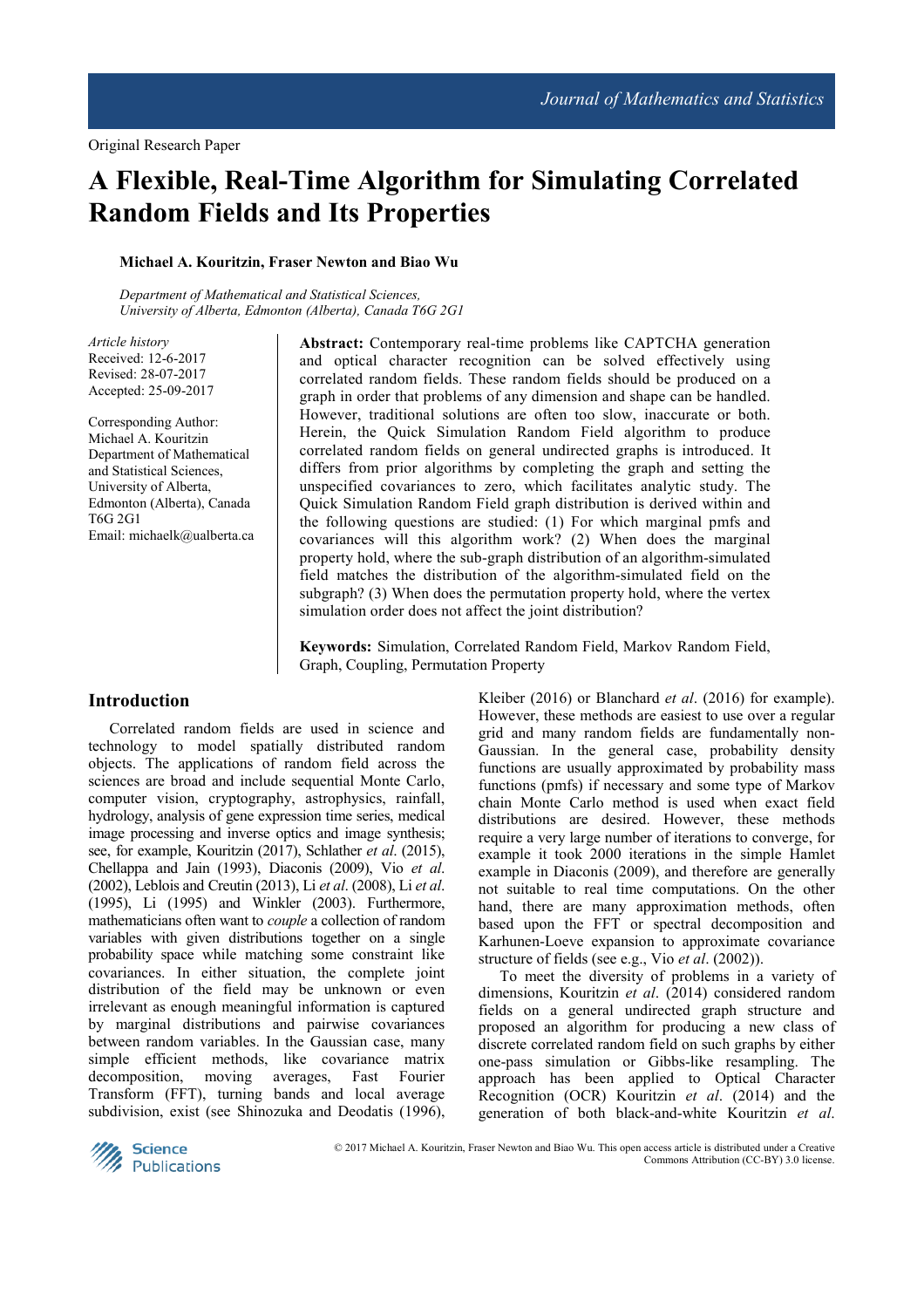(2013) and gray-level Newton and Kouritzin (2011) CAPTCHAs (Fig. 1 shows a new example of such a gray level CAPTCHA.) The class of random fields created by their algorithm incorporate given probability mass functions (pmfs) at the vertices in a graph and specified pairwise covariances corresponding to edges existing in that graph. (This is translated into a pmf for the gray levels of each pixel and covariances between nearby pixels in this CAPTCHA example.) The joint distribution between pairs of vertices connected by a specified covariance edge is known in terms of two sets of auxiliary parameter pmf collections that can be selected for generality. However, the joint subgraph distribution on an incomplete subgraph is unknown for the algorithm in Kouritzin *et al*. (2013).

The starting point for the simulation consists of a fixed portion as well as a design portion. The fixed portion is an undirected graph together with the desired marginal vertex pmfs (the  $\pi$ 's) and the collection of nonzero covariances (the β*'s*) for the graph edges. (This setting is general enough to handle simulation in any dimension for example.) The design portion consists of two sets of auxiliary (vertex) pmfs (the  $\hat{\pi}$ 's and the  $\tilde{\pi}$ 's) that can be used in place of the  $\pi$ 's in portions of the algorithm to do things like improve efficiency or destroy independence (Actually, there is a wide assortment of reasonable choices for the  $\hat{\pi}$ 's and the  $\tilde{\pi}$ 's discussed in Kouritzin *et al*. (2014)). Simulating the graph then amounts to directing the graph in an acyclic manner, fixing a topological sort of the vertices and using Proposition 1 of Kouritzin *et al*. (2014), requoted as Proposition 1 below, recursively (See Kouritzin *et al*. (2014) for details.) Our modified algorithm, introduced herein, completes the graph by adding edges of zero covariance wherever necessary before simulation. This completion does not complicate nor slow the simulation yet allows us to derive the complete field distribution in closed form for all possible auxiliary pmf parameters. We call this completed-graph simulation algorithm and resulting random field the *quick simulation algorithm* and *quick simulation field* herein.

This paper focuses on the constraints and properties of the random field generated by this quick simulation algorithm. Naturally, the algorithm cannot work for all possible parameters and might not work for others. We start by giving the joint (field) distribution of the random field generated by this algorithm (when it works). From there, we study *regularity*, meaning when the algorithms does provide a legitimate distribution over the whole space of vertices. This is equivalent to ensuring that the recursive formula (2.5) of Proposition 1 produces a conditional pmf in every iteration. It was observed in our CAPTCHA Kouritzin *et al*. (2013) and OCR Kouritzin *et al*. (2014) applications that the occasional illegitimate conditional pmf value outside [0, 1] can be replaced with a value inside without noticeable effect on the simulation.



Fig. 1. A gray-level CAPTCHA

However, it is still important to know when the only possible source of irregularity is numeric and not algorithmic. Next, we establish the *marginality* property that ensures the distribution of a random field on a subgraph projected from the random field constructed on the whole graph is the same as that for a random field constructed directly on this subgraph. Finally, we investigate the *permutation* property that makes sure the random field simulated from all topological sorts corresponding to the same complete undirected graph are the same in the sense of probability distribution. We establish necessary and sufficient conditions for this permutation property.

#### *Example 1*

Suppose we have the following complete undirected graph *G* with vertices  $v_1$ ,  $v_2$ ,  $v_3$ ,



probability mass functions  $\pi_{v_i}(-1) = \pi_{v_i}(1) = 0.5, i = 1,2,3$ and covariances  $\beta_{v_i v_j} = 0.1$ ,  $i = 1,2,3$ ,  $j = 1,2,3$ ,  $i \neq j$ . Let us illustrate the marginality and permutation properties of our algorithm.

Looking forward to (3.3), using the topological sort *v*<sub>1</sub>, *v*<sub>2</sub>, *v*<sub>3</sub> and setting  $\hat{\pi}_{v_i} = \tilde{\pi}_{v_i} = \pi_{v_i}$  so  $\tilde{g}(v_i, x_{v_i}) = \frac{x_{v_i}}{2}$ *i*  $\left(x_{\nu_i}\right) = \frac{v_{\nu_i}}{2}$  $\tilde{g}(v_i, x_n) = \frac{x_{v_i}}{2}$  in (2.2) we assign the joint probabilities as follows:

| $x_{v_1}$ | х<br>v <sub>2</sub>      | x<br>v <sub>3</sub> | $_{\tiny \mbox{v}_{\rm l}}$ , $X$<br>$_{\nu_2}$ , $X$ |
|-----------|--------------------------|---------------------|-------------------------------------------------------|
|           |                          |                     | 0.1625                                                |
|           |                          | - 1                 | 0.1125                                                |
|           | $\overline{\phantom{0}}$ |                     | 0.1125                                                |
|           |                          | - 1                 | 0.1125                                                |
|           |                          |                     | 0.1125                                                |
| -1        |                          | - 1                 | 0.1125                                                |
|           |                          |                     | 0.1125                                                |
|           |                          |                     | 0.1625                                                |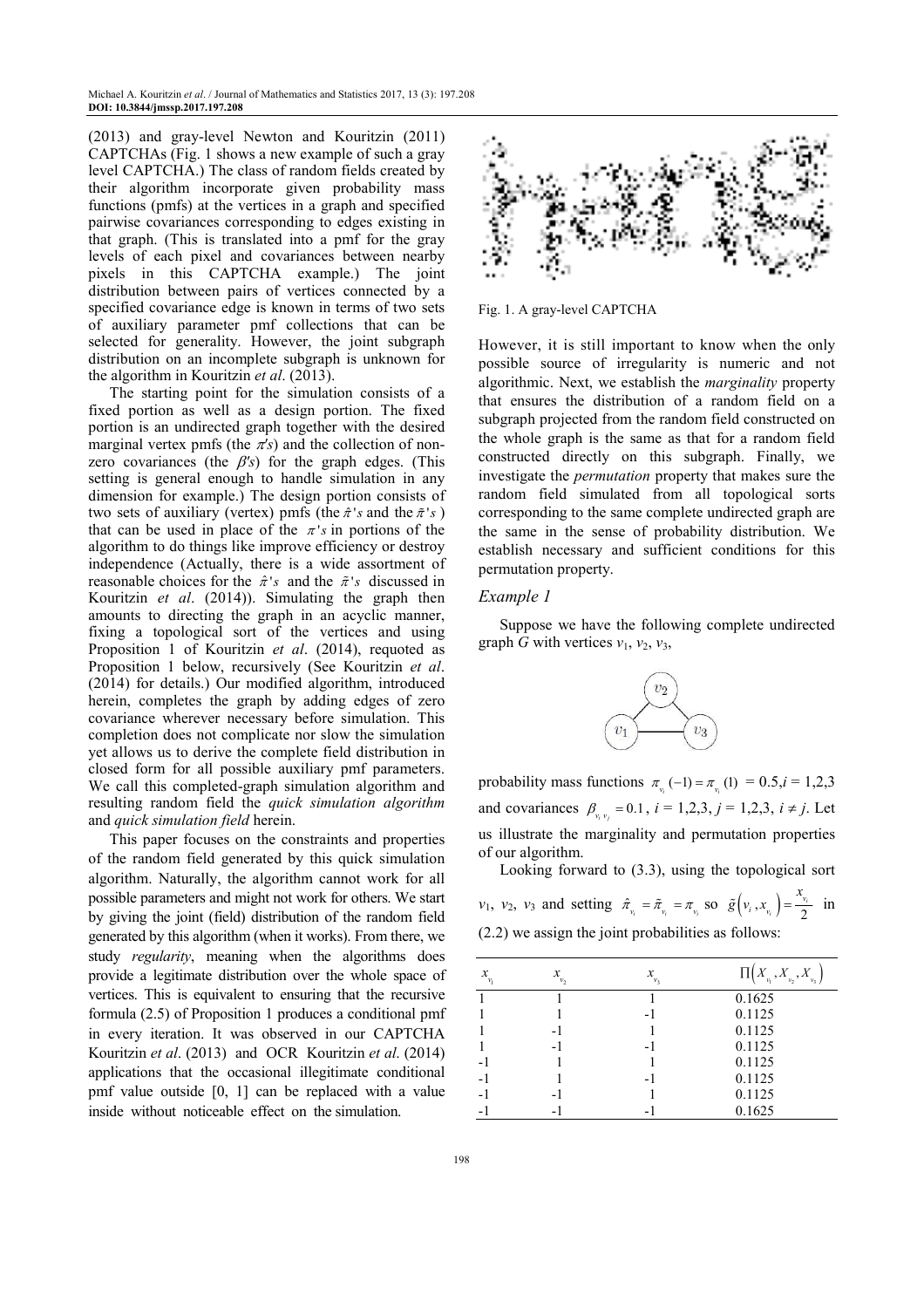If we change the topologicial sort while maintaining all parameters, then we get the same joint pmf so the permutation property holds. It is straightforward to verify that the pmfs  $\pi_{v_i}$  and covariances  $\beta_{v_i, v_j}$  are as expected. Moreover, if we simulated two vertices  $v_i$ ,  $v_j$ , then we get:

| $x_{v_i}$ | $x_{v_i}$ | $\Pi(X_{\nu_i}, X_{\nu_j})$ |
|-----------|-----------|-----------------------------|
|           |           | 0.275                       |
|           | - 1       | 0.225                       |
|           |           | 0.225                       |
|           | -         | 0.275                       |

so marginality is also maintained.

In this note, we show how to compute these probabilities so that the pmfs and covariances are preserved in general as well as establish the conditions for the marginality and permutation properties above to hold.

The remainder of this note is laid out as follows: Section 2 contains our notation and background. Next, we give the closed form of correlated random field, discuss regularity and establish the marginality property in Section 3. The permutation property is studied in Section 4.

# **Notation and Background**

#### *Probabilistic Setup*

Let *V* be a finite set of vertices,  $\vec{V}$  denote this set of vertices with an ordering and  $X_v$  be a finite state space for each *v*∈*V*. For any nonempty subsequence  $\vec{B} \subset \vec{V}$ , the space of configurations  $x_{\overline{B}} = (x_v)_{v \in \overline{B}}$  on  $\overline{B}$  is the Cartesian product  $\mathcal{X}_{\bar{B}} = \prod_{v \in \bar{B}} X_v$  and  $\bar{B}^c$  denotes the subsequence so that  $\vec{V} = \vec{B} \cup \vec{B}^c$ . We abbreviate  $\mathcal{X}_{\vec{V}}$  by  $\mathcal{X}$  and  $x_{v_i}$  by  $x_i$  to *i* ease notation. A random field  $\Pi$  is a strictly positive probability measure on  $\mathcal{X}$ . The random vector  $X = (X_v)_{v \in \vec{V}}$ on the probability space  $({\cal X}, 2^{\chi}, \Pi)$  is also called a random field. For  $\vec{B} \subset \vec{V}$ , the random subfield on  $\vec{B}$  is the projection map  $X_{\bar{B}} : x \to x_{\bar{B}}$  from  $\mathcal X$  onto  $\mathcal X_{\bar{B}}$ .

A neighborhood system  $\partial = {\partial(v): v \in V}$  is a collection of subsets of *V*:

- *v*∉∂(*v*) for every *v*∈*V*
- *v*∈∂ (*u*) if and only if *u*∈∂ (*v*)

A random field ∏ is Markov with respect to ∂ if for all *x*∈**X**:

$$
\Pi(X_v = x_v \mid X_u = x_u, u \neq v) = \Pi(X_v = x_v \mid X_{\partial(v)} = x_{\partial(v)}) \tag{2.1}
$$

#### *Problem Statement*

Let *E* be a set of edges where each  $(u, v) \in E$  with *u*, *v*∈*V* has no orientation but indicates *u*, *v* are *neighbors* of each other. Then,  $G = (V, E)$  is an *undirected graph*. If for every pair of vertices  $u, v \in V$ , there is a path of edges in *E* connecting *u* and *v*, then *G* is *connected*. If every vertex in *G* has a neighbor with at least two neighbors, then *G* is sufficiently connected. If for every pair of nonneighbor vertices *z*, *u* there is a neighbor of *z* and a neighbor of *u* that are distinct, then *G* is disjoint pair rich. The open neighborhood of  $v \in V$  is  $\partial_G(v) = \{u, u \neq v, v\}$  $(u, v) \in E$  and its closed neighborhood  $\partial_c[v] = \partial_c(v) \cup \{v\}$ . {∂*G*(*v*), *v*∈*V*}is the neighborhood system implied by *G*. For any nonempty set *B*⊂*V*, the open neighborhood of *B* is  $\partial_G(B) = \bigcup_{v \in B} \partial_G(v) \setminus B$  and the closed neighborhood  $\partial_G[B] = \partial_G(B) \cup B$ . We set  $\partial_G(\emptyset) = V$  for convenience.

We illustrate the new concepts of sufficiently connected and disjoint pair rich.

#### *Example 2*

Consider the graphs in Fig. 2.

Both graphs in Fig. 2 are connected. However, neither is sufficiently connected since in both cases none of the neighbors of *w* have two neighbors.

#### *Example 3*

The graphs in Fig. 3 illustrate the definition of "disjoint pair rich".

In (B) non-neighbors *z* and *u* do not have distinct neighbors. Clearly in (*C*), every vertex has a neighbor with two neighbors and every pair of non-neighbors has distinct neighbors. Yet, two vertices only have one neighbor.

#### *Example 4*

If every vertex in a graph *G* has two neighbors, then it is disjoint pair rich. It is also sufficiently connected.



Fig. 2. Not sufficiently connected (a) Three vertex example (b) Four vertex example



Fig. 3. Disjoint pair rich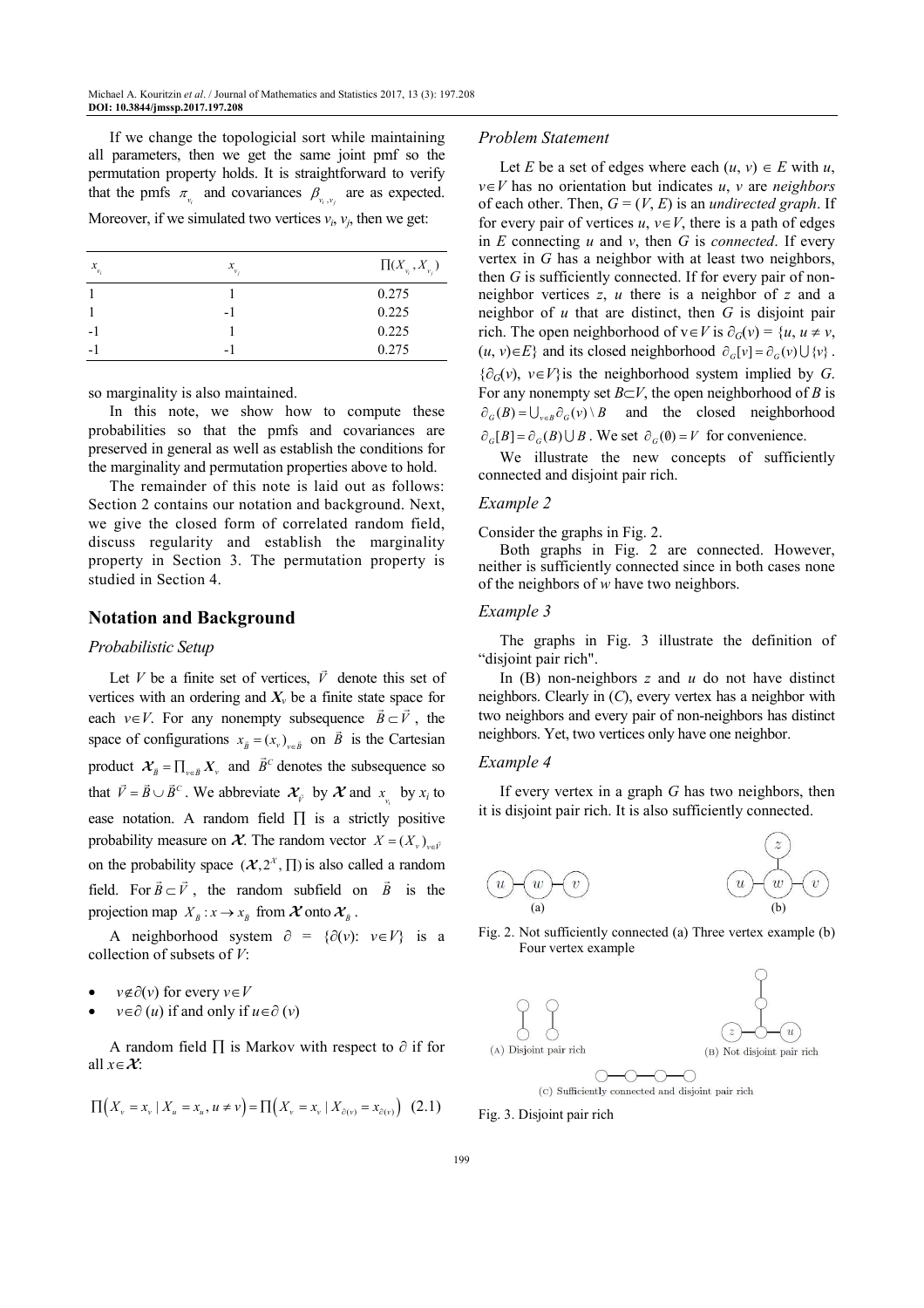We are interested in creating a random field over *V*, where random variable  $X_v$  at a vertex  $v \in V$  has a predescribed pmf  $\pi$ <sup>*v*</sup> and random vectors  $(X_u, X_v)$  have a predescribed non-zero covariance  $\beta_{uv}$  (=  $\beta_{vu}$ ) for each (*u*,  $v \in E$ . Naturally, this problem could be ill-posed in the sense that there are mathematically incompatible collections of pmfs and covariances. Also, there often are multiple solutions with some being more efficient to simulate and others having nice properties like the marginal and permutation properties defined above.

# *Directed Graph*

The random variables in the field are simulated in sequence. The first step towards sequencing is directing the graph. Let *A* be a set of ordered vertex pairs, called *arcs*, (indicating the first vertex in the pair is simulated prior to the later). Then,  $D = (V, A)$  is a directed graph. If  $(u, v) \in A$  for  $u, v \in V$ , then, there is an arc from *u* to *v*; *u* is a parent of *v* and *v* is a child of *u*. The set of parents of *v* is denoted pa( $v$ ). *u* is an ancestor of  $v$  if there is a sequence of arcs from *u* to *v*. *D* is *acyclic* if there is no *v*∈*V* that is an ancestor of itself.

#### *Graph Completion*

If  $G = (V, E)$  is an undirected graph, then  $\overline{G} = (V, \overline{E})$ denotes its completion, where there is an edge between every pair of vertices. Similarly, if  $D = (V, A)$  is a directed graph, then  $\overline{D} = (V, \overline{A})$  denotes its completion, where there is an arc between every pair of vertices and the direction of an arc that is also in *A* matches that of A. Kouritzin *et al*. (2014) gives one possible algorithm to construct an acyclic complete directed graph  $\overline{D} = (V, \overline{A})$  from a complete undirected graph  $\overline{G} = (V, \overline{E})$ and a topological sort on  $V$ , i.e. a simulation order  $\vec{V} = \{v_i\}_{i=1}^N$  where  $N = |V|$  is the number of vertices. Our new Quick Simulation Algorithm works on a completed acyclic directed graph. Zero covariances are placed along any added arc i.e.  $\beta_{v,u} = cov(X_u, X_v) = 0$  when  $(v, u)$ or  $(u, v)$  is in  $\overline{A} \setminus A$ .

## *Conditional Probability Update*

The Quick Simulation Random Fields match a collection of pmfs  $\{\pi_v, v \in V\}$  and a collection of covariances  $\{\beta_{uv}, (u, v) \in \overline{E}\}\)$ . However, there are also two auxiliary pmf parameter sets  $\{\hat{\pi}_v, v \in V\}$  and  $\{\tilde{\pi}_v, v \in V\}$  that provide flexibility in the choice of field distribution as well as simulation. (See Kouritzin *et al*. (2014) for examples of choices for these auxiliary pmfs.) They also appear in the conditional probability update through functions:

$$
\tilde{g}(v, x_v) = \frac{\tilde{\pi}_v(x_v)(x_v - \tilde{\mu}_v)}{\tilde{\sigma}_v^2}
$$
\n(2.2)

$$
\hat{h}(u,v) = \prod_{w \in pa(v) \setminus \{u\}} \hat{\pi}_w(x_w)
$$
\n(2.3)

for  $u \in pa(v)$ ,  $v \in V$  and  $x_v \in X_v$  $x_v \in X_v$ , where  $\tilde{\mu}_{\scriptscriptstyle \rm v} = \sum_{{\scriptscriptstyle x_{\scriptscriptstyle \rm v}} \in X_{\scriptscriptstyle \rm v}} \tilde{\pi}_{\scriptscriptstyle \rm v}({\scriptstyle x_{\scriptscriptstyle \rm v}}) {\scriptstyle x_{\scriptscriptstyle \rm v}}$  $\sum_{x_v} \tilde{\pi}_v(x_v) x_v$  and  $\tilde{\sigma}_v^2 = \sum_{x_v \in X_v} \tilde{\pi}_v(x_v) (x_v - \tilde{\mu}_v)^2$  $\sum_{x}$   $\tilde{\pi}_{\nu}(x_{\nu})$   $(x_{\nu} - \tilde{\mu}_{\nu})^2$ .  $\tilde{g}$  and  $\hat{h}$ 

may look mysterious here. However, looking ahead to (3.3), we see they affect the field distribution in our new algorithm.  $\tilde{g}$  normalizes the sample  $x<sub>v</sub>$  by subtracting the mean and dividing by the variance but it allows this normalization to be done with respect to any convenient non-trivial pmf  $\tilde{\pi}$  that could be different than  $\pi$ .  $\hat{h}$ allows us to consider all the parents except the one we are currently setting the covariance for as if they came from a different distribution  $\hat{\pi}$ . Intuitively, this makes sense. When we are focused on the covariance for one parent the other parents could have just as easily come from  $\pi$  or  $\hat{\pi}$ . The following proposition establishes that this flexibility is allowed.

Let  $\{v_i\}_{i=1}^N$  be a topological sort of directed graph *D* = (*V*, *A*). For any *B*⊂*V*, we let *j* = max{*i*:1≤*i*≤*N*, *vi*∈*B*} and find:

$$
\Pi(X_B = x_B) = \sum_{\substack{x_{v_i}:1 \le k \le j, v_k \notin B}} \prod_{i=1}^j \Pi(X_{v_i} = x_{v_i} \mid X_{pa(v_i)} = x_{pa(v_i)})
$$
\n(2.4)

where,  $\prod (X_{v_1} = x_{v_1} | X_{pa(v_1)} = x_{pa(v_1)} ) = \prod (X_{v_1} = x_{v_1}).$  The main proposition in Kouritzin *et al*. (2014) is:

#### *Proposition 1*

Assume that  $D = (V, A)$  is a directed acyclic graph with *N* vertices,  $\{v_i\}_{i=1}^N$  is a topological sort of the vertices *V* and  $\{\tilde\pi_v(x_v): x_v\in X_v, v\in V\}\;,\;\;\{\hat\pi_v(x_v): x_v\in X_v, v\in V\}\;\text{ are sets of }$ auxiliary non-trivial pmfs. Suppose further that  $\{\pi_v(x_v):$  $x_v \in X_v$ ,  $v \in V$ } are pmfs and { $\beta_{v,u}: (u, v) \in A$  or  $(v, u) \in A$ } are numbers such that the right hand side of:

$$
\Pi\Big(X_{v_i} = x_{v_i} \mid X_{pa(v_i)} = x_{pa(v_i)}\Big) \n= \pi_{v_i}(x_i) + \frac{\tilde{g}(v_i, x_i)}{\Pi\Big(X_{pa(v_i)} = x_{pa(v_i)}\Big)} \n\sum_{u \in pa(v_i)} \beta_{u, v_i} \tilde{g}(u, x_u) \hat{h}(u, v_i)
$$
\n(2.5)

is non-negative for each  $x_i \in X_{v_i}$  and  $x_{pa(v_i)} \in X_{pa(v_i)}$  $(1 \le i \le N)$ , where  $\prod (X_{pa(v_i)} = x_{pa(v_i)})$  is computed according to (2.4). Form the conditional probabilities recursively using (2.5), starting with  $\prod (X_{v_1} = x_1) = \pi_{v_1}(x_1)$ . Then, the random field *X*, defined by (the multiplication rule and (2.5)):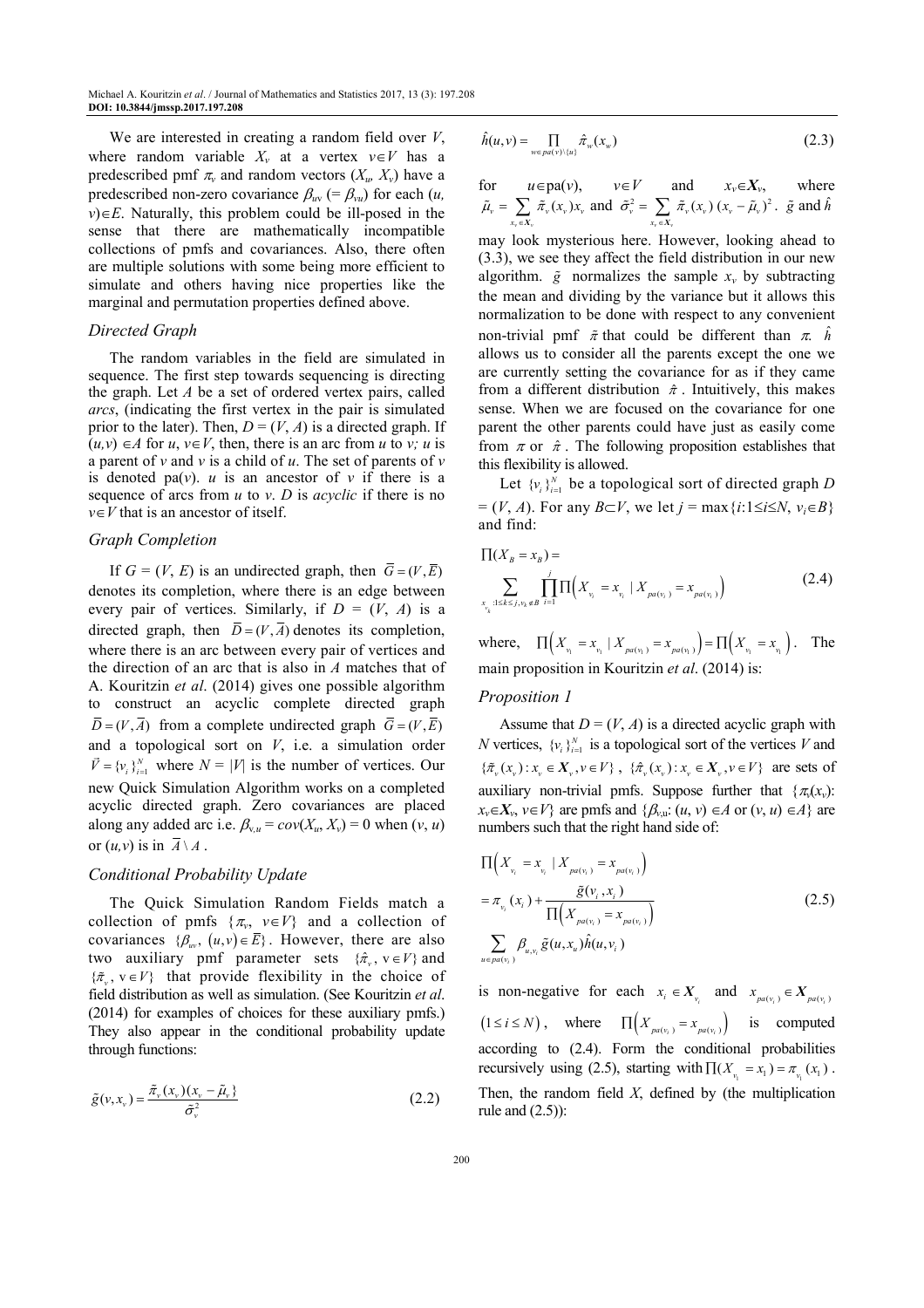Michael A. Kouritzin *et al*. / Journal of Mathematics and Statistics 2017, 13 (3): 197.208 **DOI: 10.3844/jmssp.2017.197.208** 

$$
\Pi(X = x) = \prod_{i=1}^{N} \Pi\left(X_{v_i} = x_i \middle| X_{pa(v_i)} = x_{pa(v_i)}\right)
$$
\n(2.6)

has marginal probabilities  $\{\pi_v\}$  and covariances cov( $X_u$ ,  $X_v$ ) =  $\beta_{v,u}$  for all  $u \in pa(v)$ .

## *Remark 1*

The term non-trivial pmfs can be interpreted as: Each  $\tilde{\pi}_v$  should have non-zero variance and each  $\hat{\pi}_v$  should be strictly positive. These auxiliary pmfs affect the field distribution but not its marginal vertex pmfs nor its vertex-vertex covariances.

# *Remark 2*

In Kouritzin *et al*. (2014), there was the stronger constraint that the right hand side of  $(2.5)$  is in  $[0,1]$ .

However, 
$$
\sum_{x_v \in X_v} \frac{\tilde{g}(v, x_v)}{\prod (X_{pa(v)} = x_{pa(v)})} \sum_{u \in pa(v)} \beta_{u,v} \tilde{g}(u, x_u) \hat{h}(u, v) = 0
$$

since  $\sum_{x_v \in X_v} \tilde{g}(v, x_v) = \sum_{x_v \in X_v} \frac{\tilde{\pi}_v(x_v)(x_v - \tilde{\mu}_v)}{\tilde{\sigma}_v^2} = 0$  $\sum_{\mathbf{x}_v \in X_v} \tilde{g}(v, x_v) = \sum_{\mathbf{x}_v \in X_v} \frac{\tilde{\pi}_v(x_v)(x_v - \tilde{\mu}_v)}{\tilde{\sigma}_v^2} =$  $\sum_{x}$   $\tilde{g}(v, x_v) = \sum_{x_v \in X_v} \frac{\tilde{\pi}_v(x_v)(x_v - \tilde{\mu}_v)}{\tilde{\sigma}_v^2} = 0$ . Hence, if the

right hand side of  $(2.5)$  is non-negative, then it is in  $[0, 1]$ 1] and (2.5) defines a legitimate conditional pmf.

#### *Remark 3*

Notice that (2.5) gives the same value, whether we consider the given graph *D* or its completion  $\overline{D}$  where the added arcs have zero covariance.

# **Distribution and Marginality of Quick Simulation Fields**

Proposition 1 can be extended to give the full field distribution when the graph is complete.

## *Proposition 2*

Assume that  $\overline{D} = (V = \overline{A})$  is a complete directed acyclic graph with *N* vertices,  $\vec{V} = \{v_i\}_{i=1}^N$  is a topological sort of the vertices *V* and  $\{\tilde{\pi}_{v}(x_{v}) : x_{v} \in X_{v}, v \in V\}, \{\hat{\pi}_{v}(x_{v}) : x_{v} \in X_{v}, v \in V\}$  are auxiliary non-trivial pmf sets. Suppose further that  $\{\pi_v(x_v): x_v \in X_v, v \in V\}$  are pmfs and  $\{\beta_{v,u} : (u,v) \in \overline{A} \text{ or } (v,u) \in \overline{A}\}\$  are numbers such that the right hand side of:

$$
\prod (X_{v_i} = x_i | X_{v_i} = x_1, ..., X_{v_{i-1}} = x_{i-1}) =
$$
\n
$$
\pi_{v_i}(x_i) + \frac{\tilde{g}(v_i, x_i) \sum_{j=1}^{i-1} \beta_{v_j, v_i} \tilde{g}(v_j, x_j) \hat{h}(v_j, v_i)}{\prod (X_{v_i} = x_1, ..., X_{v_{i-1}} = x_{i-1})}
$$
\n(3.1)

is non-negative for each  $x_i \in X_{v_i}$ ,  $i = 1,...,N$ . Form the conditional probabilities recursively using (3.1), starting

with  $\prod (X_{v_1} = x_1) = \pi_{v_1}(x_1)$ . Then, the random field *X*, defined by:

$$
\prod(X = x) = \prod_{i=1}^{N} \prod \left( X_{v_i} = x_i \mid X_{v_i} = x_1, ..., X_{v_{i-1}} = x_{i-1} \right) \tag{3.2}
$$

- Has marginal probabilities  $\{\pi_v\}$  and covariances  $cov(X_u, X_v) = \beta_{v,u}$  for all  $u, v \in V$
- Has closed form

$$
\prod_{v_1, \dots, v_n} (x_1, \dots, x_n) = \prod_{i=1}^n \pi_{v_i} (x_i)
$$
\n
$$
+ \sum_{1 \le j < i \le n} \left( \prod_{k=1, k \ne j}^{i-1} \hat{\pi}_{v_k} (x_k) \times \prod_{k=i+1}^n \pi_{v_k} (x_k) \right)
$$
\n
$$
\tilde{g}(v_i, x_i) \beta_{v_i, v_j} \tilde{g}(v_j, x_j) \tag{3.3}
$$

for each  $x_i \in X_{y_i}$  and  $n = 1,...,N$ .

## *Remark 4*

The one-pass algorithm (as opposed to the Gibbstype algorithm used in Kouritzin *et al*. (2013)) follows from (3.1). We just use the conditional probability to simulate the new vertex given the prior ones in the topological sort. However, the big efficiency comes from the fact that the terms in (3.1) are only non-zero (and hence need to be computed) in the case where  $v_j$  is a parent of  $v_i$  in the original (non-completed) graph.

## *Remark 5*

Since the terms with  $\beta_{v_i, v_j} = 0$  disappear, the computations are the same as for the algorithm in Kouritzin *et al*. (2014) on the incomplete graph.

## *Remark 6*

Regularity means that the right hand side of  $(3.1)$  is a conditional pmf. As noted in Remark 2, the right hand side of (3.1) need only be non-negative, which is equivalent to:

$$
-\tilde{\sigma}_{v_i}^2 \pi_{v_i}(x_i) \prod (X_{v_i} = x_1, ..., X_{v_{i-1}} = x_{i-1}) \le
$$
\n
$$
(x_i - \tilde{\mu}_{v_i}) \sum_{j=1}^{i-1} \beta_{v_j, v_i} \tilde{g}(v_j, x_j) \hat{h}(v_j, v_i)
$$
\n(3.4)

and can be checked during the iteration. Notice:

- (1) There is no constraint on  $\beta_{v_i, v_j}$  when  $x_i = \tilde{\mu}_{v_i}$  or  $x_j = \tilde{\mu}_{v_j}$
- (2)  $\beta_{v_i, v_j} = 0$  automatically satisfies the constraint

By (2), we need only check: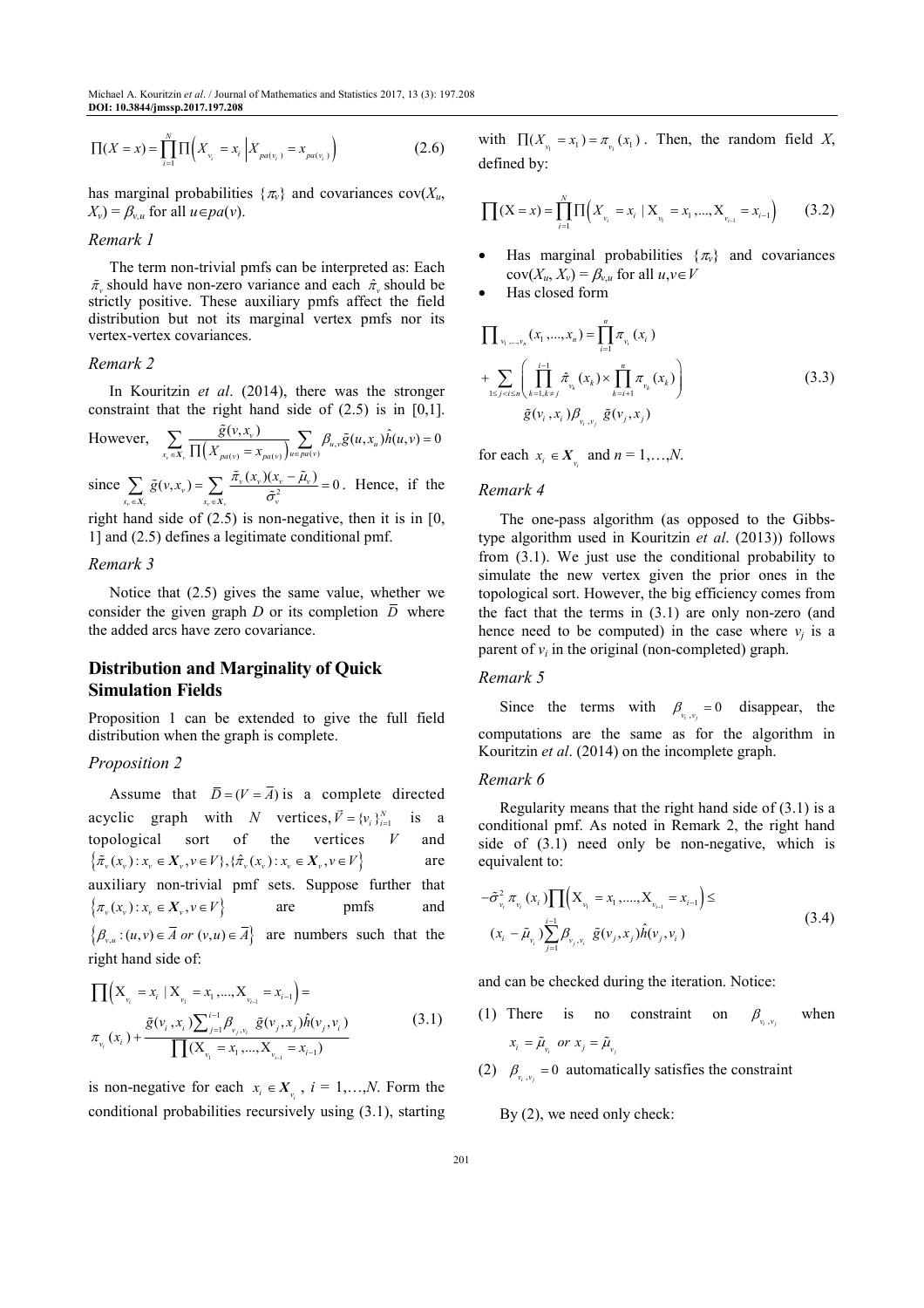$$
-\tilde{\sigma}_{v_i}^2 \pi_{v_i}(x_i) \prod (X_{v_i} = x_1, \dots, X_{v_{i-1}} = x_{i-1})
$$
  
\n
$$
\leq (x_i - \tilde{\mu}_{v_i}) \sum_{u \in pa(v_i)} \beta_{u,v_i} \tilde{g}(u, x_u) \hat{h}(u, v_i)
$$
\n(3.5)

where,  $pa(v_i)$  denotes parents in the original (notcompleted) graph. If  $pa(v_i) = \{v_{i-1}\}\$ is a singleton, then (3.5) further simplifies by (2.2) to:

$$
-\tilde{\sigma}_{v_i}^2 \tilde{\sigma}_{v_{i-1}}^2 \frac{\pi_{v_i}(x_i)\pi_{v_{i-1}}(x_{i-1})}{\tilde{\pi}_{v_i}(x_i)\tilde{\pi}_{v_{i-1}}(x_{i-1})} \leq \left(x_i - \tilde{\mu}_{v_i}\right) \beta_{v_{i-1}, v_i} \left(x_{i-1} - \tilde{\mu}_{v_{i-1}}\right)
$$
(3.6)

for  $x_i \in X_{\nu_i}$ ,  $x_{i-1} \in X_{\nu_{i-1}}$ . One can check (3.5) or (3.6) iteratively to ensure the Quick Simulation algorithm is producing a field with the desired pmfs and covariances. Now, we show how equality in (3.6) is hit:

$$
-\tilde{\sigma}_{v_i}^2 \tilde{\sigma}_{v_{i-1}}^2 \frac{\pi_{v_i} (x_i) \pi_{v_{i-1}} (x_{i-1})}{\tilde{\pi}_{v_i} (x_i) \tilde{\pi}_{v_{i-1}} (x_{i-1})} = (x_i - \tilde{\mu}_{v_i}) \beta_{v_{i-1}, v_i} (x_{i-1} - \tilde{\mu}_{v_{i-1}})
$$
  
\n
$$
\Leftrightarrow \pi_{v_i} (x_i) = \pi_{v_i} (x_i) (1 - \pi_{v_{i-1}} (x_{i-1}))
$$
  
\n
$$
- \tilde{g}(v_{i-1}, x_{i-1}) \beta_{v_i, v_{i-1}} \tilde{g}(v_i, x_i)
$$
  
\n
$$
\Leftrightarrow \pi_{v_i} (x_i) = \sum_{y \neq x_{i-1}} \left( \frac{\pi_{v_i} (x_i) \pi_{v_{i-1}} (y) + \tilde{g}(v_{i-1}, y)}{\beta_{v_i, v_{i-1}} \tilde{g}(v_i, x_i)} \right)
$$
  
\n
$$
\Leftrightarrow \pi_{v_i} (x_i) = \prod (x_{v_{i-1}} \neq x_{i-1}, x_{v_i} = x_i)
$$
 (3.7)

since  $\sum_{y \neq x_i-1} \tilde{g}(v_{i-1}, y) = 0$  and it is shown in Proposition 1 of Kouritzin *et al.* (2014) that  $\Pi \left( X_{v_{i-1}} = x_{i-1}, X_{v_i} = x_i \right)$  $=\pi_{_{\mathcal{V}_i}}(x_i)\pi_{_{\mathcal{V}_{i-1}}}(x_{i-1})+\tilde{g}(\mathcal{V}_{i-1},x_{i-1})\beta_{_{\mathcal{V}_i},\mathcal{V}_{i-1}}\tilde{g}(\mathcal{V}_i,x_i).$ 

Hence, we hit this bound when we have a singleton parent and one value of *Xi*−1 precludes another value of *X<sup>i</sup>* .

# *Proof of Proposition 2*

- a) This follows immediately from Proposition 1 and the fact that the parents of  $v_i$  are all  $v_1, \ldots, v_{i-1}$  when the graph is complete.
- b) Note (3.3) holds for  $n = 1$ . Now, we assume it is true for *n*−1 with some  $n \in \{2,...,N\}$  and show it for *n*. (3.1) is equivalent to:

$$
\Pi_{v_1, \dots, v_n}(x_1, \dots, x_n) = \pi_{v_n}(x_n) \prod_{v_1, \dots, v_{n-1}} (x_1, \dots, x_{n-1})
$$
\n
$$
+ \sum_{j=1}^{n-1} \left( \tilde{g}(v_n, x_n) \beta_{v_j, v_n} \tilde{g}(v_j, x_j) \prod_{k=1, k \neq j}^{n-1} \hat{\pi}_{v_k}(x_k) \right)
$$
\n(3.8)

so by (3.8) and (3.3) with *n*−1:

$$
\Pi_{\nu_1, \dots, \nu_n}(x_1, \dots, x_n) = \pi_{\nu_n}(x_n) \prod_{i=1}^{n-1} \pi_{\nu_i}(x_i) + \sum_{j=1}^{n-1} \left( \frac{\tilde{g}(\nu_n, x_n) \beta_{\nu_n, \nu_j}}{\prod_{k=1, k \neq j}^{n-1} \hat{\pi}_{\nu_k}(x_k)} \tilde{g}(\nu_j, x_j) \right)
$$

$$
\begin{split} &+\pi_{_{\boldsymbol{v}_n}}(\boldsymbol{x}_n)\sum_{1\leq j
$$

so the result follows by induction.

It follows immediately from Proposition 2 that the field produced on  $\{v_1, \ldots, v_{N-1}, v_N\}$  extends the field produced on  $\{v_1, \ldots, v_{N-1}\}$ . However, it is natural to wonder if the distribution of a subfield is the same as the distribution of the quick simulation field on the corresponding subgraph. Considering the marginal distribution with vertex  $v_1$  removed, using (3.3) and recalling  $\sum_{x_i} \tilde{g}(v_i, x_i) = 0$ , we break sum below into:

$$
i, j \neq l, i = l, j = l \text{ to find:}
$$
\n
$$
\sum_{x_i \in \mathbf{X}_{y_i}} \Pi_{y_{1}, \dots, y_{l-1}, y_{l}, y_{l+1}, \dots, y_{N}}(x_1, \dots, x_{l-1}, x_i, x_{l+1}, \dots, x_{N})
$$
\n
$$
= \prod_{i=1}^{N} \pi_{v_i}(x_i) + \sum_{1 \leq j < l \leq N \atop i \neq l} \left[ \sum_{x_i} \prod_{k=1, k \neq j}^{i-1} \hat{\pi}_{v_k}(x_k) \times \prod_{k=i+1}^{N} \pi_{v_k}(x_k) \right]
$$
\n
$$
+ \sum_{1 \leq j < l \atop x_j \leq l} \left( \prod_{k=1, k \neq j}^{i-1} \hat{\pi}_{v_k}(x_k) \times \prod_{k=i+1}^{N} \pi_{v_k}(x_k) \right)
$$
\n
$$
- \sum_{x_i} \tilde{g}(v_i, x_i) \beta_{v_i, y_j} \tilde{g}(v_j, x_j)
$$
\n
$$
+ \sum_{1 \leq j < l \atop x_i \leq l, k=l, k \neq j} \left( \prod_{x_i}^{i-1} \hat{\pi}_{v_k}(x_k) \times \prod_{k=i+1}^{N} \pi_{v_k}(x_k) \right) \tilde{g}(v_i, x_i) \beta_{v_i, y_i} \sum_{x_i} \tilde{g}(v_i, x_i)
$$
\n
$$
= \prod_{i=1, k \atop i \neq l}^{N} \pi_{v_i}(x_i) + \sum_{1 \leq j < l \leq N \atop i \neq l} \left( \prod_{k=1, k \atop k \neq j, l}^{i-1} \hat{\pi}_{v_k}(x_k) \times \prod_{k=i+1 \atop k \neq l}^{N} \pi_{v_k}(x_k) \right)
$$
\n
$$
\tilde{g}(v_i, x_i) \beta_{v_i, y_j} \tilde{g}(v_j, x_j)
$$
\n(3.9)

This is just the distribution we would have arrived at if we had just simulated  $\{v_1, \ldots, v_{l-1}, v_{l+1}, \ldots, v_N\}$  in order. Using (3.9) repeatedly, we have proved the following marginality lemma.

#### *Lemma 1*

Suppose the conditions of Proposition 2 hold and  $\vec{B} \subset \vec{V}$ . Then:

$$
\Pi_{\vec{B}}(x_{\vec{B}}) = \sum_{x_{\vec{B}^c} \in \mathbf{X}_{\vec{B}^c}} \Pi_{\vec{V}}(x) \tag{3.10}
$$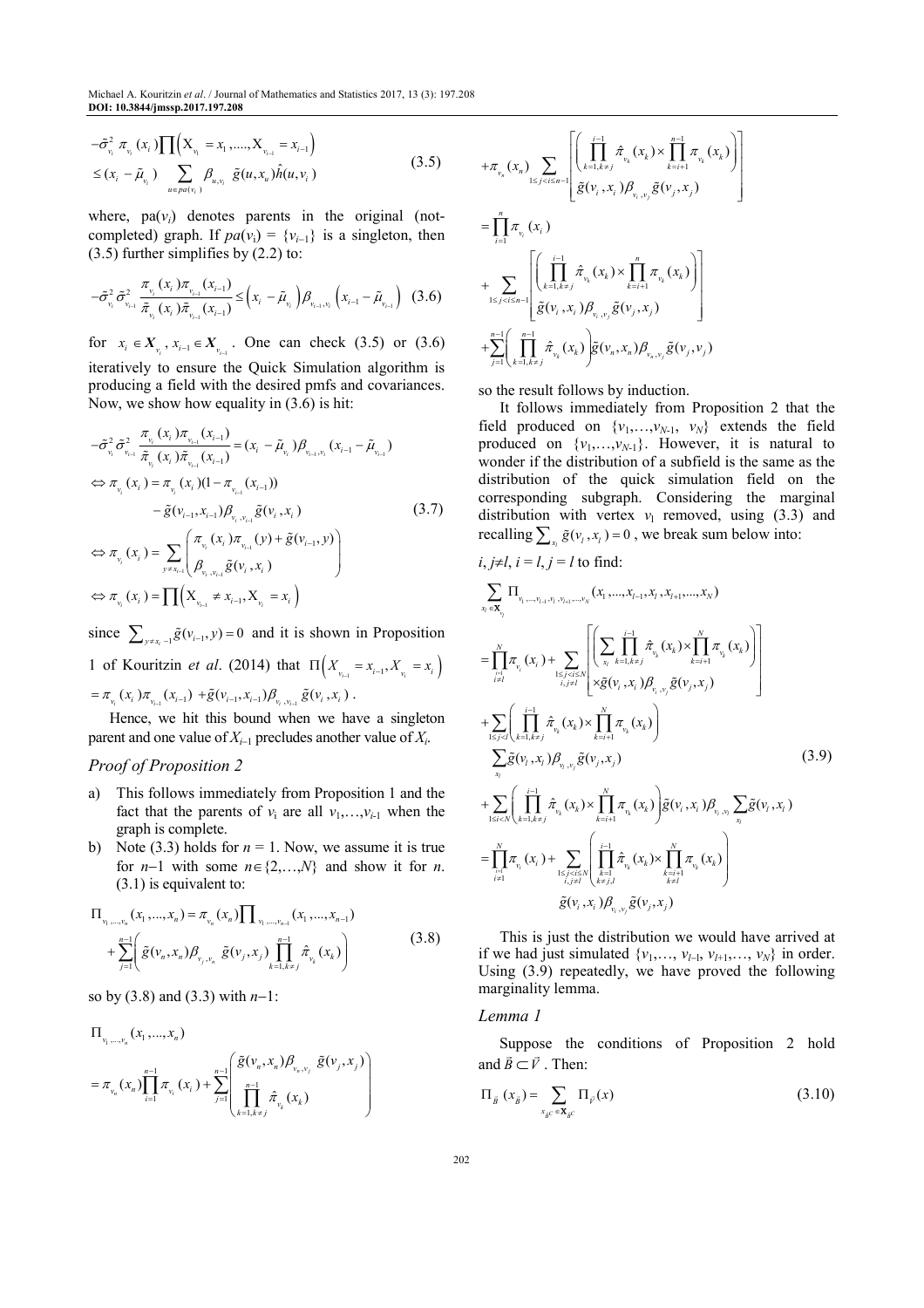#### *Example 5*

The closed form on  $\vec{v} = \{1, 2\}$  is:

$$
\Pi_{(1,2)}(x_1, x_2) = \pi_1(x_1)\pi_2(x_2) + \tilde{g}(2, x_2)\beta_{2,1}\tilde{g}(1, x_1)
$$
\n(3.11)

and the closed form on  $\vec{v} = \{1, 2, 3\}$  is:

$$
\Pi_{(1,2,3)}(x_1, x_2, x_3) = \pi_1(x_1) \pi_2(x_2) \pi_3(x_3)
$$
  
+  $\pi_3(x_3) \tilde{g}(2, x_2) \beta_{2,1} \tilde{g}(1, x_1)$   
+  $\hat{\pi}_2(x_2) \tilde{g}(3, x_3) \beta_{3,1} \tilde{g}(1, x_1)$   
+  $\hat{\pi}_1(x_1) \tilde{g}(3, x_3) \beta_{3,2} \tilde{g}(2, x_2)$ 

Now, suppose  $\beta_{3,1} = \beta_{3,2} = 0$  so  $X_1$  and  $X_2$  are both uncorrelated from  $X_3$  by Proposition 2 (a) and:

$$
\Pi_{(1,2,3)}(x_1, x_2, x_3)
$$
  
=  $(\pi_1(x_1)\pi_2(x_2) + \tilde{g}(2, x_2)\beta_{2,1} \tilde{g}(1, x_1))\pi_3(x_3)$   
=  $\Pi_{(1,2)}(x_1, x_2)\pi_3(x_3)$ 

by the previous two equations so  $X_3$  is actually independent of  $X_1, X_2$ . The situation is less simple when not considering the last vertex simulated. If  $\beta_{3,1} = \beta_{2,1} =$ 0 so  $X_3$  and  $X_2$  are both uncorrelated from  $X_1$  by Proposition 2 (a), then it follows by Lemma 1 that  $\prod_{(2,3)}$  $(x_2, x_3) = \pi_2(x_2) \pi_3(x_3) + \tilde{g}(3, x_3) \beta_{3,2} \tilde{g}(2, x_2)$  and:

$$
\Pi_{(1,2,3)}(x_1, x_2, x_3) = \pi_1(x_1) \Pi_{(2,3)}(x_2, x_3) + (\hat{\pi}_1(x_1) - \pi_1(x_1)) \tilde{g}(3, x_3) \beta_{3,2} \tilde{g}(2, x_2)
$$

Hence, since each  $\hat{\pi}$  is non-trivial we must either have  $\hat{\pi}_1 = \pi_1$  or  $\beta_{3,2} = 0$  for  $X_1$  to be independent of  $X_2, X_3$ . The case of  $X_2$  being independent of  $X_1$ ,  $X_3$  similarly requires  $\hat{\pi}_2 = \pi_2$  or  $\beta_{3,1} = 0$  in addition to  $\beta_{3,2} = \beta_{2,1} = 0$ .

This example illustrates several things about Quick Simulation Fields: order matters in general, there are dependent uncorrelated field and independence generally does not happen when  $\hat{\pi} \neq \pi$ . Indeed, we explain below there is usually dependence even when  $\hat{\pi}_v = \pi_v$ .

## *Example 6*

In the important special case where  $\hat{\pi}_v = \pi_v$  for all *v* the closed form becomes:

$$
\Pi_{v_1, \dots, v_n}(x_1, \dots, x_n) = \prod_{i=1}^n \pi_{v_i}(x_i) \left( 1 + \sum_{1 \le j < i \le n} \frac{\tilde{g}(v_i, x_i)}{\pi_{v_i}(x_i)} \beta_{v_i, v_j} \frac{\tilde{g}(v_j, x_j)}{\pi_{v_j}(x_j)} \right) \tag{3.12}
$$

for each  $x_i \in X_{\nu_i}$  and  $n = 1, \ldots, N$ .

Now, suppose that  $l \in \{1,...N-1\}$  and  $\beta_{v_i, v_j} = 0$  when *j*≤*l*<*i*. Then:

$$
\frac{\Pi_{v_{1},...,v_{N}}(x_{1},...,x_{N})}{\Pi_{v_{1},...,v_{i}}(x_{1},...,x_{j})\Pi_{v_{i+1},...,v_{N}}(x_{i+1},...,x_{N})}
$$
\n
$$
=1-\frac{\left(\sum_{1\leq j\leq l\leq I}\frac{\tilde{g}(v_{i},x_{i})}{\pi_{v_{i}}(x_{i})}\beta_{v_{i},v_{j}}\frac{\tilde{g}(v_{j},x_{j})}{\pi_{v_{j}}(x_{j})}\right)}{\left(1+\sum_{1\leq j\leq l\leq I}\frac{\tilde{g}(v_{i},x_{i})}{\pi_{v_{i}}(x_{i})}\beta_{v_{i},v_{j}}\frac{\tilde{g}(v_{j},x_{j})}{\pi_{v_{j}}(x_{j})}\right)}
$$
\n
$$
\frac{\left(\sum_{l+1\leq j\leq l\leq N}\frac{\tilde{g}(v_{i},x_{i})}{\pi_{v_{i}}(x_{i})}\beta_{v_{i},v_{j}}\frac{\tilde{g}(v_{j},x_{j})}{\pi_{v_{j}}(x_{j})}\right)}{\left(1+\sum_{l+1\leq j\leq l\leq N}\frac{\tilde{g}(v_{i},x_{i})}{\pi_{v_{i}}(x_{i})}\beta_{v_{i},v_{j}}\frac{\tilde{g}(v_{j},x_{j})}{\pi_{v_{j}}(x_{j})}\right)}
$$

so one requires:

$$
\sum_{1 \leq j < i \leq l} \frac{\tilde{g}(v_i, x_i)}{\pi_{v_i}(x_i)} \beta_{v_i, v_j} \frac{\tilde{g}(v_j, x_j)}{\pi_{v_j}(x_j)} = 0 \text{ or}
$$
\n
$$
\sum_{l+1 \leq j < i \leq N} \frac{\tilde{g}(v_i, x_i)}{\pi_{v_i}(x_i)} \beta_{v_i, v_j} \frac{\tilde{g}(v_j, x_j)}{\pi_{v_j}(x_j)} = 0
$$

for independence.

# **Permutation Property**

Let  $V = \{v_i\}_{i=1}^N, M_k = \{1, 2, ..., k\}$  for  $k \leq N$  and  $G_k$  be the symmetric group of permutations on  $M_k$  with composition, denoted ο, as group operation, identity permutation  $e(i) = i$ ,  $\forall i \in M_k$  and generators  $(i \ i +1)$  in cyclic form for  $1 \le i \le k-1$ .  $\left\{ \{v_{a(i)}\}_{i=1}^N : a \in G_N \right\}$  gives the possible simulation orders. We are interested in when the distribution is unchanged.

#### *Definition 1*

Random field  $\prod$  on  $V = \{v_i\}_{i=1}^N$  the permutation property if:

$$
\Pi_{\nu_{a(1)},\dots,\nu_{a(N)}}(x_{a(1),\dots,x_{a(N)}}) = \Pi_{\nu_1,\dots,\nu_N}(x_1,\dots,x_N)
$$

for every  $\alpha \in G_N$ .

Marginality then gives:

$$
\Pi_{v_{i_{a(1)}},\ldots,v_{i_{a(k)}}}\left(x_{i_{a(1)}},\ldots,x_{i_{a(k)}}\right)=\Pi_{v_{i_{i_{1}}},\ldots,v_{i_{k}}}\left(x_{i_{1}},\ldots,x_{i_{k}}\right)
$$

for every  $1 \le i_1 < i_2 < \cdots < i_k \le N$  and  $a \in G_k$  when the permutation property holds.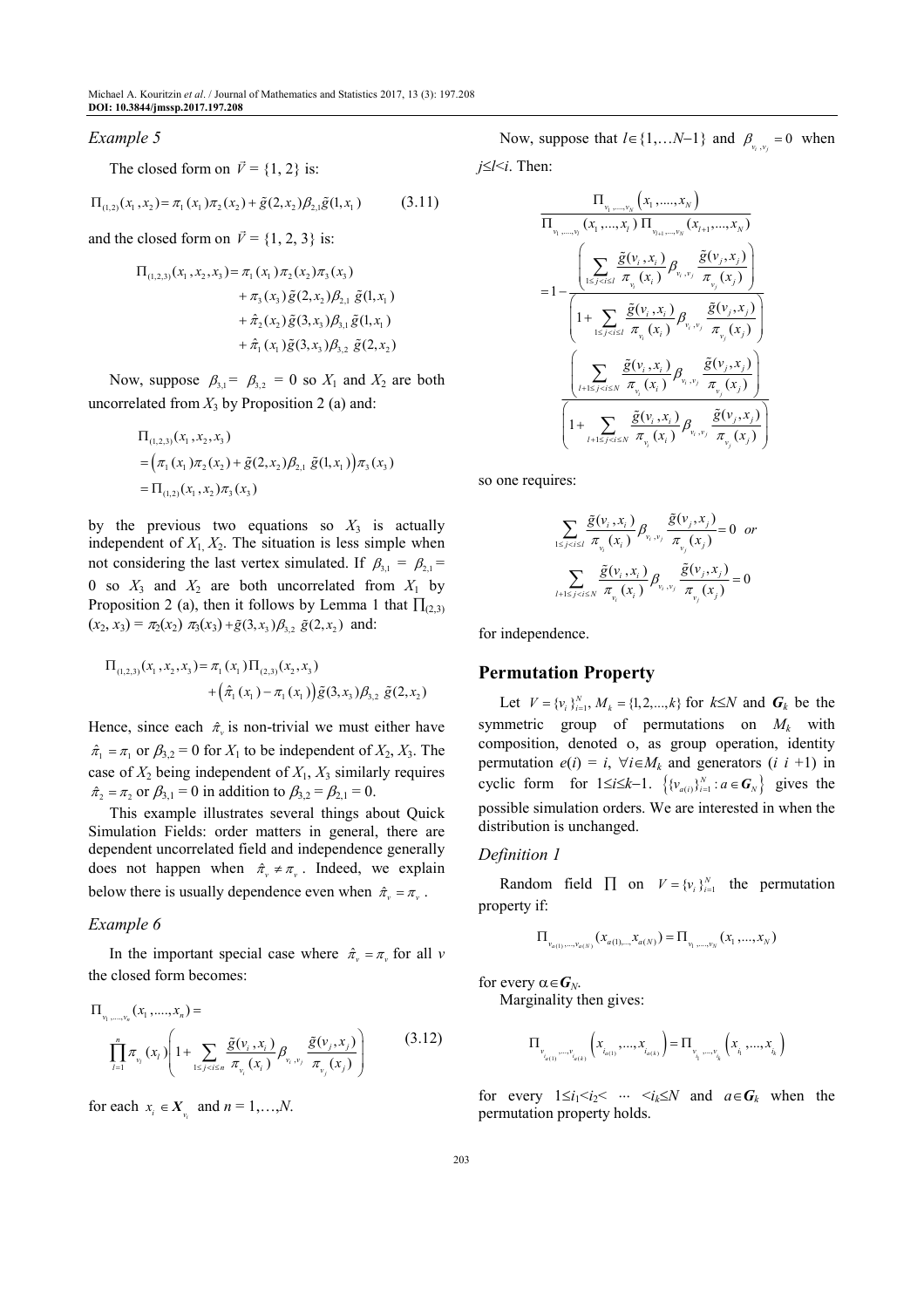## *Theorem 1*

Suppose  $N \geq 3$ ,  $\overline{G} = (V, \overline{E})$  is the completion of connected undirected graph  $G = (V, E)$  and  $\{\pi_v\}_{v \in V}$ ,  $\{\tilde{\pi}_v\}_{v \in V}$ and  $\{\hat{\pi}_v\}_{v \in V}$  are non-degenerate pmfs. Then, in the following  $(1)$  and  $(2)$  are equivalent and  $(3)$  implies  $(1)$  and  $(2)$ :

- (1) The permutation property of the  $\{\pi_v, \hat{\pi}_v, \hat{\pi}_v, \beta\}$  -Quick Simulation field ∏ on *G* holds
- (2) For each distinct  $u, v, w \in V$ :

$$
\tilde{\sigma}_{w}^{2}\tilde{\pi}_{v}(x_{v})(x_{v}-\tilde{\mu}_{v})\beta_{v,u}\left(\hat{\pi}_{w}(x_{w})-\pi_{w}(x_{w})\right) \n= \tilde{\sigma}_{v}^{2}\tilde{\pi}_{w}(x_{w})(x_{w}-\tilde{\mu}_{w})\beta_{w,u}\left(\hat{\pi}_{v}(x_{v})-\pi_{v}(x_{v})\right)
$$
\n(4.1)

for all  $x_v \in X_v$ ,  $x_w \in X_w$ .

(3) For each  $w \in V$ :

$$
\pi_{w}(x_{w}) = \hat{\pi}_{w}(x_{w}) + c_{w}(x_{w} - \tilde{\mu}_{w})\tilde{\pi}_{w}(x_{w})
$$
\n(4.2)

where, for each distinct *u*, *v*,  $w \in V$  the constants satisfy:

$$
\tilde{\sigma}_u^2 \beta_{\scriptscriptstyle\rm Wv} c_u = \tilde{\sigma}_v^2 \beta_{\scriptscriptstyle\rm Wu} c_v = \tilde{\sigma}_w^2 \beta_{\scriptscriptstyle\rm Wu} c_w \tag{4.3}
$$

*Remark 7* 

The following proof reveals the equivalence of (1) and (2) holds even if the original graph *G* is not connected.

#### *Proof*

To ease notation, we let 
$$
X_i = X_{\nu_i}, \pi_i = \pi_{\nu_i}, \hat{\pi}_i = \tilde{\pi}_{\nu_i}, \tilde{\pi}_i = \tilde{\pi}_{\nu_i}, \beta_{i,j} = \beta_{\nu_i, \nu_j}
$$
 and:

$$
y_{i}(x_{i}) = \hat{\pi}_{i}(x_{i}) - \pi_{i}(x_{i}) \forall x_{i} \in \mathbf{X}_{i}, 1 \leq i \leq N
$$
\n(4.4)

For  $a \in G_N$ , one has by commutativity and (3.3) that  $X_{a(1)},...,X_{a(N)}$  has joint pmf:

$$
\Pi_{a(1),...,a(N)}(x_{a(1)},...,x_{a(N)}) = \prod_{i=1}^{N} \pi_i(x_i) + \sum_{1 \le j < i \le N} \left( \prod_{k=1, k \ne j}^{i-1} \hat{\pi}_{a(k)}(x_{a(k)}) \prod_{k=i+1}^{N} \pi_{a(k)}(x_{a(k)}) \right)
$$
\n
$$
\tilde{g}(a(i), x_{a(i)}) \beta_{a(i), a(j)} \tilde{g}(a(j), x_{a(j)}) \tag{4.5}
$$

for each  $x_i \in X_i$  (1≤*i*≤ *N*). By (4.5) the permutation property is equivalent to:

$$
\sum_{1 \le j < i \le N} \left( \prod_{k=1, k \ne j}^{i-1} \hat{\pi}_{b(k)}(x_{b(k)}) \times \prod_{k=i+1}^{N} \pi_{b(k)}(x_{b(k)}) \right) \times \tilde{g}(b(i), x_{b(i)}) \beta_{b(i), b(j)} \tilde{g}(b(j), x_{b(j)}) = \sum_{1 \le j < i \le N} \left( \prod_{k=1, k \ne j}^{i-1} \hat{\pi}_{a(k)}(x_{a(k)}) \times \prod_{k=i+1}^{N} \pi_{a(k)}(x_{a(k)}) \right) \times \tilde{g}(a(i), x_{a(i)}) \beta_{a(i), a(j)} \tilde{g}(a(j), x_{a(j)}) \tag{4.6}
$$

for any two permutations *a*, *b*.

(1) implies (2): Taking  $b = (2, 3)$  o *a*, one finds that the left and right side terms in (4.6) are the same when  $j = 1$ ,  $i >$  $3; j = 2, i = 3 \text{ or } j > 3 \text{ so, upon cancelling these terms and}$ substituting in for *b*, the remaining  $(j = 1, i = 2; j = 1; i = 3; j$  $= 2, i > 3$  and  $j = 3, i > 3$ ) terms in (4.6) become:

$$
\pi_{a(2)}(x_{a(2)})\prod_{k=4}^{N} \pi_{a(k)}(x_{a(k)})\tilde{g}(a(3), x_{a(3)})\beta_{a(3),a(1)}\tilde{g}(a(1), x_{a(1)}) \n+ \hat{\pi}_{a(3)}(x_{a(3)})\prod_{k=4}^{N} \pi_{a(k)}(x_{a(k)})\tilde{g}(a(2), x_{a(2)})\beta_{a(2),a(1)}\tilde{g}(a(1), x_{a(1)}) \n+ \hat{\pi}_{a(1)}(x_{a(1)})\hat{\pi}_{a(2)}(x_{a(2)})\sum_{i=4}^{N}\prod_{k=4}^{i-1} \hat{\pi}_{a(k)}(x_{a(k)}) \times \n\prod_{k=i+1}^{N} \pi_{a(k)}(x_{a(k)})\tilde{g}(a(i), x_{a(i)})\beta_{a(i),a(3)}\tilde{g}(a(3), x_{a(3)}) \n+ \hat{\pi}_{a(1)}(x_{a(k)})\tilde{\pi}_{a(3)}(x_{a(3)})\sum_{i=4}^{N}\prod_{k=4}^{i-1} \hat{\pi}_{a(k)}(x_{a(k)}) \times \n\prod_{k=i+1}^{N} \pi_{a(k)}(x_{a(k)})\tilde{g}(a(i), x_{a(i)})\beta_{a(i),a(2)}\tilde{g}(a(2), x_{a(2)}) \n= \pi_{a(3)}(x_{a(3)})\prod_{k=4}^{N} \pi_{a(k)}(x_{a(k)})\tilde{g}(a(2), x_{a(2)})\beta_{a(2),a(1)}\tilde{g}(a(1), x_{a(1)}) \n+ \hat{\pi}_{a(2)}(x_{a(2)})\prod_{k=4}^{N} \pi_{a(k)}(x_{a(k)})\tilde{g}(a(3), x_{a(3)})\beta_{a(3),a(1)}\tilde{g}(a(1), x_{a(1)}) \n+ \hat{\pi}_{a(1)}(x_{a(1)})\hat{\pi}_{a(3)}(x_{a(3)})\sum_{i=4}^{N}\prod_{k=4}^{i-1} \hat{\pi}_{a(k)}(x_{a(k)}) \times \n+ \hat{\pi}_{a(1)}(x_{a(1)})\hat{\pi}_{a(2)}(x_{a(2)})\sum_{i=4}^{N}\prod_{k=4}^{i-1} \hat{\pi}_{a(k)}(x_{
$$

which simplifies using  $(4.4)$  to:

$$
\tilde{g}(a(2), x_{a(2)})\beta_{a(2), a(1)}y_{a(3)}(x_{a(3)})
$$
  
= 
$$
\tilde{g}(a(3), x_{a(3)})\beta_{a(3), a(1)}y_{a(2)}(x_{a(2)}).
$$

Letting *a* be such that  $a(1) = u$ ,  $a(2) = v$  and  $a(3) = w$ , we find (4.1) is necessary.

(2) implies (1): Multiplying (4.1) by  $\tilde{g}(u, x_u)$  yields:

$$
\tilde{g}(v, x_v) \beta_{v,u} \tilde{g}(u, x_u) (\hat{\pi}_w(x_w) - \pi_w(x_w))
$$
\n
$$
= \tilde{g}(w, x_w) \beta_{w,u} \tilde{g}(u, x_u) (\hat{\pi}_v(x_v) - \pi_v(x_v))
$$
\n
$$
(4.9)
$$

for all  $x_u \in X_u$ ,  $x_v \in X_v$ ,  $x_w \in X_w$  and distinct *u*, *v*,  $w \in M_N$ . Take  $a \in G_N$  and let  $b = (l \ l + 1)$  o  $a$  for  $1 \le l \le N-1$ . Noting that the transpose operations  $(l \, l + 1)$  are generators, we just need to show (4.6) for (arbitrary) *a* and this *b*. However, the left hand terms in (4.6) with  $i < l$ ;  $j > l+1$ ;  $j \leq$ *l*−1, *l* +2≤*i*; and  $j = l$ ,  $i = l +1$  directly cancel with the corresponding right hand terms for this *b*. Considering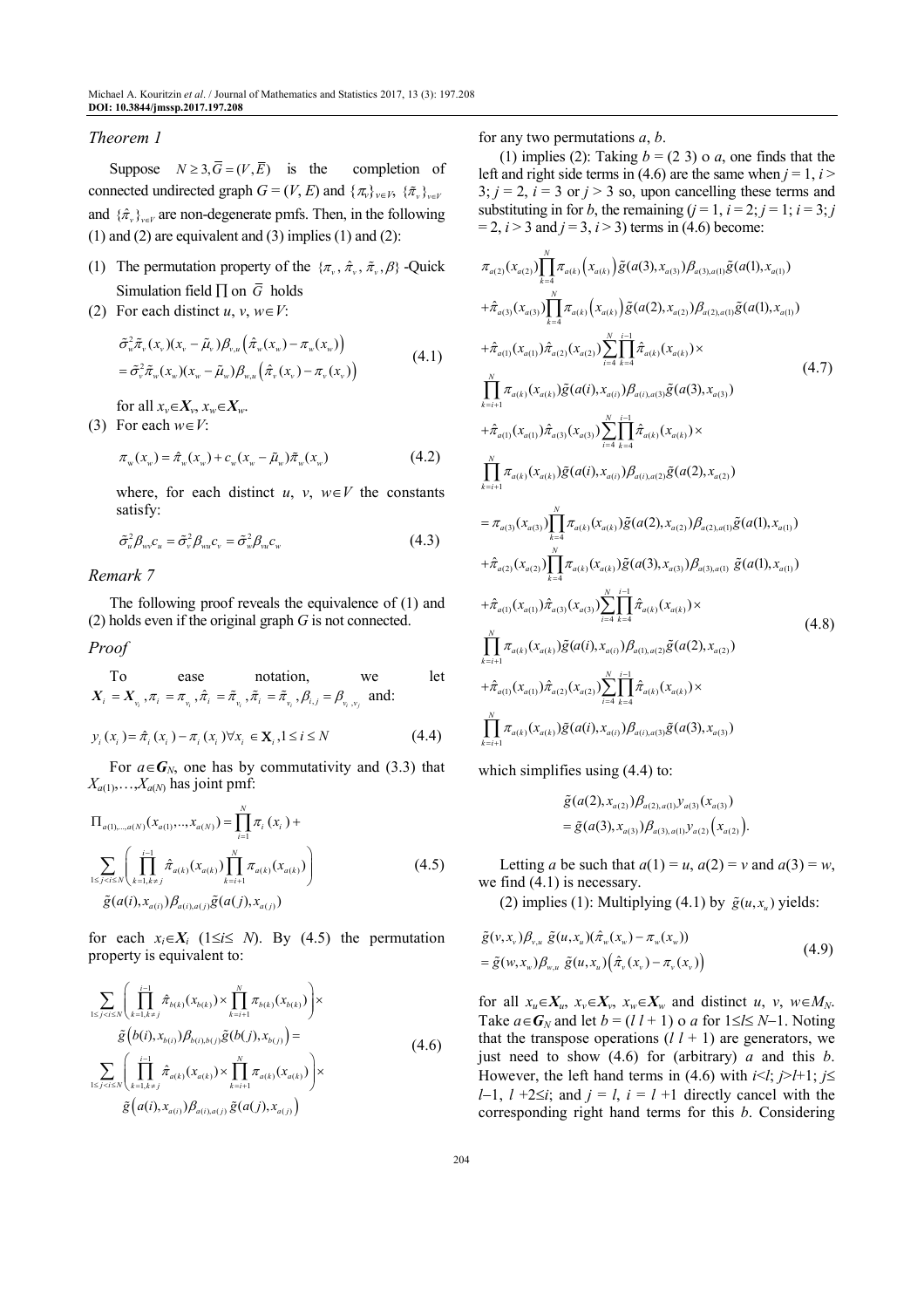the (remaining) terms on the left side of (4.6) with *j*≤*l*− 1 and  $i = l$ ,  $l + 1$  for this *b* and using (4.9) with  $u = a(i)$ ,  $v =$  $a(l)$ ,  $w = a(l + 1)$ , we get upon manipulation:

$$
\sum_{j=1}^{l-1} \prod_{\substack{k=1 \ k \neq j}}^{l-1} \hat{\pi}_{a(k)}(x_{a(k)}) \prod_{k=l+2}^{N} \pi_{a(k)}(x_{a(k)}) \tilde{g}(a(l+1), x_{a(l+1)}) \times \n\beta_{a(l+1),a(j)} \tilde{g}(a(j), x_{a(j)}) \pi_{a(l)}(x_{a(l)}) \n+ \sum_{j=1}^{l-1} \prod_{\substack{k=1 \ k \neq j}}^{l-1} \hat{\pi}_{a(k)}(x_{a(k)}) \prod_{k=l+2}^{N} \pi_{a(k)}(x_{a(k)}) \tilde{g}(a(l), x_{a(l)}) \times \n\beta_{a(l),a(j)} \tilde{g}(a(j), x_{a(j)}) \hat{\pi}_{a(l+1)}(x_{a(l+1)}) \n= \sum_{j=1}^{l-1} \prod_{\substack{k=1 \ k \neq j}}^{l-1} \hat{\pi}_{a(k)}(x_{a(k)}) \prod_{k=l+2}^{N} \pi_{a(k)}(x_{a(k)}) \tilde{g}(a(l+1), x_{a(l+1)}) \times \n\beta_{a(l+1), a(j)} \tilde{g}(a(j), x_{a(j)}) \hat{\pi}_{a(l)}(x_{a(l)}) \n+ \sum_{j=1}^{l-1} \prod_{\substack{k=1 \ k \neq j}}^{l-1} \hat{\pi}_{a(k)}(x_{a(k)}) \prod_{k=l+2}^{N} \pi_{a(k)}(x_{a(k)}) \tilde{g}(a(l), x_{a(l)}) \times \n\beta_{a(l),a(j)} \tilde{g}(a(j), x_{a(j)}) \pi_{a(l+1)}(x_{a(l+1)})
$$

so they are equal to the corresponding terms on the right of (4.6). (Notice the switch of  $\pi$  and  $\hat{\pi}$  in the final factors in (4.10).) Finally, the terms on the left of (4.6) with  $j =$ *l, i* $\ge$ *l* + 2 and *j* = *l* + 1, *i* $\ge$  *l* + 2 for *b* = (*l l* + 1)*a*:

$$
\sum_{i=l+2}^{N} \left( \prod_{\substack{k=1 \ k \neq l+1}}^{i-1} \hat{\pi}_{a(k)}(x_{a(k)}) \prod_{k=i+1}^{N} \pi_{a(k)}(x_{a(k)}) \right) \n\tilde{g}(a(i), x_{a(i)}) \beta_{a(i), a(l+1)} \tilde{g}(a(l+1), x_{a(l+1)}) \n+ \sum_{i=l+2}^{N} \left( \prod_{\substack{k=1 \ k \neq l}}^{i-1} \hat{\pi}_{a(k)}(x_{a(k)}) \prod_{k=i+1}^{N} \pi_{a(k)}(x_{a(k)}) \right) \n\tilde{g}(a(i), x_{a(i)}) \beta_{a(i), a(l)} \tilde{g}(a(l), x_{a(l)})
$$

are just the terms on the right of (4.6) with  $j = l + 1$ ,  $i \ge l + 2$ and  $j = l$ ,  $i \ge l + 2$  i.e. in reverse order. Hence, by breaking the summation up, we have shown (4.6) holds for arbitrary *a* and  $b = (l + 1)$  o *a*, which implies (4.6) holds for arbitrary *a*, *b* and sufficiency follows.

# *(3) Implies (2)*

Letting  $u, v, w \in V$  be distinct and using (4.2, 4.3), we have that:

$$
\tilde{\sigma}_{w}^{2} \tilde{\pi}_{v} (x_{v})(x_{v} - \tilde{\mu}_{v}) \beta_{v,u} (\hat{\pi}_{w}(x_{w}) - \pi_{w}(x_{w}))
$$
\n
$$
= -\tilde{\sigma}_{w}^{2} \tilde{\pi}_{v} (x_{v})(x_{v} - \tilde{\mu}_{v}) \beta_{v,u} c_{w} \tilde{\pi}_{w} (x_{w})(x_{w} - \tilde{\mu}_{w})
$$
\n
$$
= -\tilde{\sigma}_{v}^{2} \tilde{\pi}_{v} (x_{v})(x_{v} - \tilde{\mu}_{v}) \beta_{w,u} c_{v} \tilde{\pi}_{w} (x_{w})(x_{w} - \tilde{\mu}_{w})
$$
\n
$$
= \tilde{\sigma}_{v}^{2} (\hat{\pi}_{v} (x_{v}) - \pi_{v} (x_{v})) \beta_{w,u} \tilde{\pi}_{w} (x_{w})(x_{w} - \tilde{\mu}_{w})
$$

for all  $x_v \in \mathbf{X}_v$ ,  $x_w \in X_w$ .

In Theorem 1, (1) and (2) almost imply (3), which would establish equivalence. However, the graph must be sufficiently connected as the following example shows.

#### *Example 7*

Suppose *G* is a connected graph with *N*≥3. Suppose further that *G* is not sufficiently connected. Choose distinct vertices *u*, *v*, *w* so that *u* and *v* are neighbors of *w*  and that *u* and *v* are not neighbors. The completion of the graph will set  $\beta_{vu} = 0$  in (4.1), which in turn implies that either  $\hat{\pi}_v(x_v) - \pi_v(x_v) = 0 \forall x_v \in X_v$  or  $\beta_{u,w} = 0$  on the RHS of (4.1). In the former,  $\hat{\pi}_v = \pi_v$ . In the latter, *u* is not a neighbor of  $w$  so only the former is possible. If  $(3)$  were true, then  $c_v = 0$  by (4.2) and then  $c_u = c_w = 0$  by (4.3) and connectedness.

## *Theorem 2*

Suppose  $N \ge 3$ ,  $\overline{G} = (V, \overline{E})$  is the completion of sufficiently connected undirected graph  $G = (V, E)$ ;  ${\{\pi_{\nu}\}}_{\nu\in V}, {\{\tilde{\pi}_{\nu}\}}_{\nu\in V}$  and  ${\{\hat{\pi}_{\nu}\}}_{\nu\in V}$  are non-degenerate pmfs with  $\{\pi_{\nu} \neq \hat{\pi}_{\nu}\}_{\nu \in V}$ ; and (1), (2) and (3) are as in Theorem 1. Then,  $(1)$  or  $(2)$  imply  $(3)$ .

Proof. (1) and (2) are equivalent by Theorem 1.

(2) implies (3): Let *u*, *v*, *w* be connected neighbors in *G*. Let *w* be the neighbor that has two neighbors. This means there are non-zero covariances from *w* to the other two.  $(4.1)$  is (by permuting  $u, v, w$ ) equivalent to:

$$
\begin{bmatrix}\n\tilde{g}(v, x_v)\beta_{uv} & -\tilde{g}(u, x_u)\beta_{wu} \\
\tilde{g}(w, x_w)\beta_{wu} & -\tilde{g}(v, x_v)\beta_{vu} \\
-\tilde{g}(w, x_w)\beta_{uv} & \tilde{g}(u, x_u)\beta_{uu}\n\end{bmatrix}\n\begin{bmatrix}\ny_u(x_u) \\
y_v(x_v) \\
y_v(x_v)\n\end{bmatrix} = 0
$$

which implies all solutions have the form:

$$
y_u(x_u) = \frac{\tilde{g}(u, x_u) \beta_{vu}}{\tilde{g}(w, x_w) \beta_{vv}} y_w(x_w),
$$
  

$$
y_v(x_v) = \frac{\tilde{g}(v, x_v) \beta_{vu}}{\tilde{g}(w, x_w) \beta_{vu}} y_w(x_w)
$$

for all  $x_u \in X_u$ ,  $x_v \in X_v$ ,  $x_w \in X_w$ . This implies that  $\frac{y_w(x_w)}{\tilde{g}(w, x_w)}$ *w*  $y_w(x_u)$  $\tilde{g}(w, x)$ is constant, which in turn implies:

$$
\pi_u(x_u) = \hat{\pi}_u(x_u) + c_u(x_u - \tilde{\mu}_u)\tilde{\pi}_u(x_u)
$$
\n(4.11)

$$
\pi_{\nu}(x_{\nu}) = \hat{\pi}_{\nu}(x_{\nu}) + c_{\nu}(x_{\nu} - \tilde{\mu}_{\nu})\tilde{\pi}_{\nu}(x_{\nu})
$$
\n(4.12)

where,  $c_u$ ,  $c_v$  are constants. Since  $G$  is sufficiently connected (by non-zero covariances) every vertex can be included in some connected triple as above and we must have that:

$$
\pi_w(x_w) = \hat{\pi}_w(x_w) + c_w(x_w - \tilde{\mu}_w)\tilde{\pi}_w(x_w)
$$
\n(4.13)

for all *w*∈*V*. Now, choosing distinct (not-necessarily connected)  $u, v, w \in V$  and using (4.1), we find that these constants must satisfy:  $\tilde{\sigma}_u^2 \beta_{wv} c_u = \tilde{\sigma}_v^2 \beta_{wu} c_v = \tilde{\sigma}_w^2 \beta_{vu} c_w$ .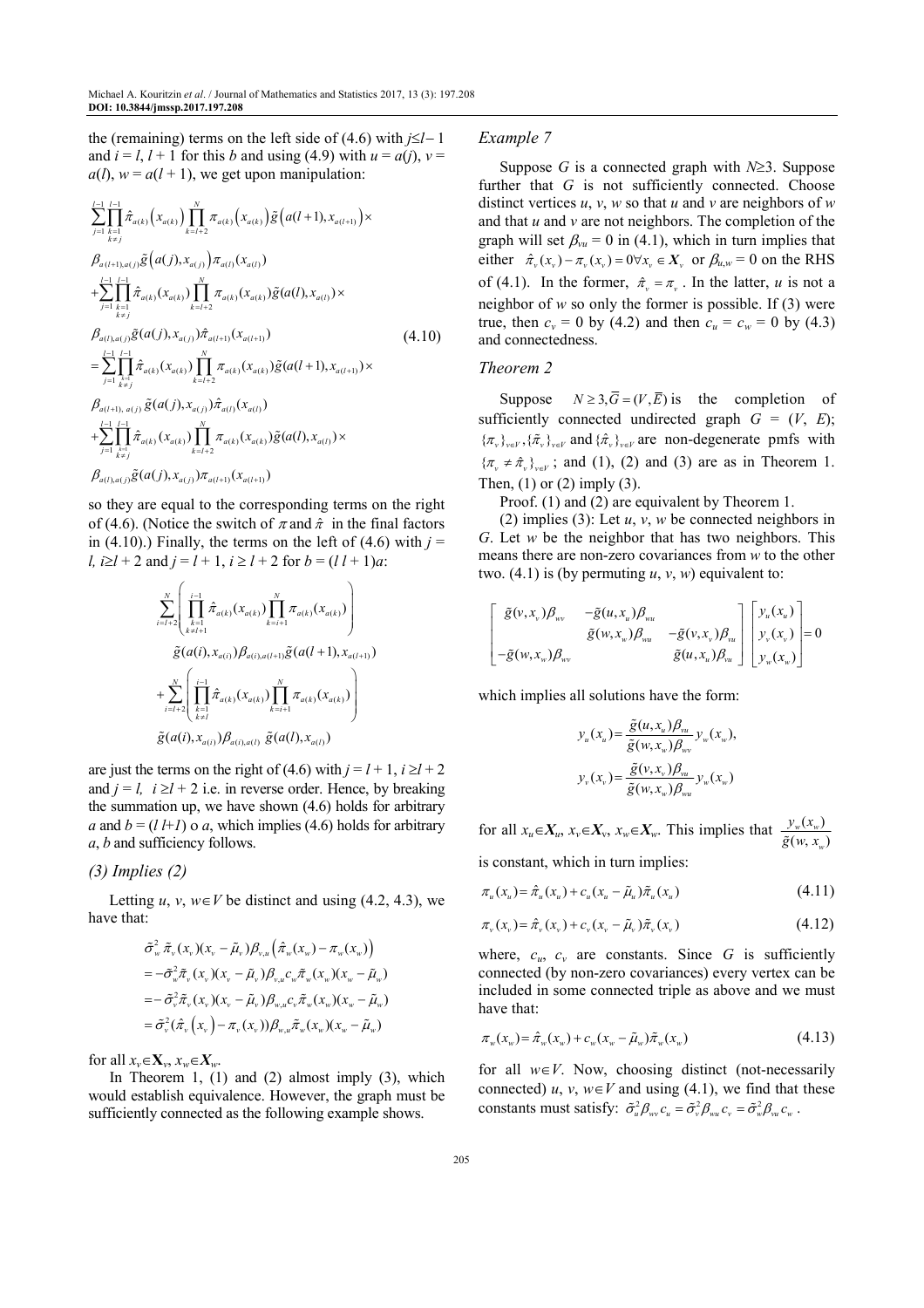#### *Example 8*

When  $N = 3$ , one *c*,  $c<sub>u</sub>$  say, can be chosen arbitrarily and the other two can then be solved for by (4.3).

## *Example 9*

There is always the trivial solution  $\hat{\pi}_u = \pi_u$  (and  $\tilde{\pi}_u$ arbitrary) for all  $u$ . This corresponds to taking all the  $c<sub>u</sub>$ to be 0.

The above theorem gives us the necessary relation:

$$
\pi_w(x_w) = \hat{\pi}_w(x_w) + c_w(x_w - \tilde{\mu}_w) \tilde{\pi}_w(x_w) \forall w \in V \tag{4.14}
$$

for the permutation property to hold under sufficient connectivity. Below we will consider completely nontrivial Quick Simulation Fields meaning  $\pi_w \neq \hat{\pi}_w$ , i.e.  $c_w \neq 0$ , for all  $w \in V$ .

We work through an example in a simple four-vertex, black-and-white, complete-graph example, which shows the completely non-trivial solutions. For simplicity (of calculation and simulation) we let all marginal pmfs to be equal, all auxiliary pmfs  $\tilde{\pi}_i(1) = \tilde{\pi}_i(-1) = \frac{1}{2}$  and all covariances to be equal. The fact that the *c<sup>i</sup> 's* below can be non-zero means that the solutions can be completely non-trivial. The possible graph distributions are given.

## *Example 10*

Let  $V = \{1, 2, 3, 4\}$ ;  $A = \{(1, 2), (1, 3), (1, 4), (2, 3), (2, 4)\}$ 4),  $(3, 4)$ ;  $X_i = \{1, -1\}$  for  $1 \le i \le 4$ ;  $\tilde{\pi}_i(x_i) = \frac{1}{2} \forall x_i \in X_i$ ; and  $\pi_i(1) = p$  and  $\pi_i(-1) = 1-p$  where  $0 \le p \le 1$ . It follows that  $\tilde{\mu}_i = 0$  and  $\tilde{\sigma}_i^2 = 1$ . Let  $\beta_{12} = \beta_{13} = \beta_{23} = \beta_{14} = \beta_{24} = \beta_{34} = \beta$ so (4.15) holds trivially. It follows by (4.16) that  $c_1 = c_2$  $c_3 = c_4$ . Then,  $\hat{\pi}$  must satisfy (4.14) and be a non-trivial pmf for each  $i = 1, 2, 3, 4$  i.e.:

$$
\hat{\pi}_{i}\left(1\right)=\underbrace{\pi_{i}\left(1\right)}_{p}-c_{i}\cdot1\cdot\underbrace{\tilde{\pi}_{i}\left(1\right)}_{\frac{1}{2}}>0
$$

and:

$$
\hat{\pi}_i(-1) = 1 - p + \frac{c_i}{2} > 0
$$

This translates into the condition  $2p > c<sub>i</sub> > 2p - 2$ . The permutable joint pmf of  $X_1, \ldots, X_4$  follows directly from (3.3) as:

$$
\Pi_{1,2,3,4}(x_1, x_2, x_3, x_4) = \prod_{i=1}^{4} \pi_i(x_i)
$$
\n
$$
+ \frac{1}{4} \beta \left[ x_1 x_2 \pi_3(x_3) \pi_4(x_4) + x_1 x_3 \hat{\pi}_2(x_2) \pi_4(x_4) + \frac{1}{4} \beta \left[ x_2 x_3 \hat{\pi}_1(x_1) \pi_4(x_4) + x_1 x_4 \hat{\pi}_2(x_2) \hat{\pi}_3(x_3) + x_2 x_4 \hat{\pi}_1(x_1) \hat{\pi}_2(x_2) \right] \right]
$$

for each  $x_i \in X$  (1≤*i*≤4).

Now, we give our final main result, which establishes necessary and sufficient conditions for completely nontrivial solutions.

# *Theorem 3*

Suppose  $N \geq 4$ ,  $\overline{G} = (V, \overline{E})$  is the completion of connected undirected graph *G* = (*V*, *E*) and  ${\{\pi_{\nu}\}}_{\nu\in V}, {\{\tilde{\pi}_{\nu}\}}_{\nu\in V}$  and  ${\{\hat{\pi}_{\nu}\}}_{\nu\in V}$  are non-degenerate pmfs.

Then, the following are equivalent:

- a) *G* is sufficiently connected and disjoint pair rich and there is *a* completely non-trivial  $\{\pi_v, \hat{\pi}_v, \hat{\pi}_v, \beta\}$ -Quick Simulation field  $\Pi$  on  $\overline{G}$  satisfying the permutation property
- The original graph *G* is complete, (4.14) holds with at least one  $c_w \neq 0$  and for each distinct *u*, *v*, *w*, *z*∈*V*:

$$
\beta_{u,v}\beta_{w,z} = \beta_{u,w}\beta_{v,z} \tag{4.15}
$$

When (a) and (b) hold, the constants in (4.14) can be taken as:

$$
c_{v_1} = \frac{\tilde{\sigma}_{v_2}^2}{\tilde{\sigma}_{v_1}^2} \frac{\beta_{v_3, v_1}}{\beta_{v_3, v_2}} c_{v_2},
$$
  
\n
$$
c_{v_{i+1}} = \frac{\tilde{\sigma}_{v_i}^2}{\tilde{\sigma}_{v_{i+1}}^2} \frac{\beta_{v_{i+1}, v_{i-1}}}{\beta_{v_{i+1}, v_{i-1}}} c_{v_i} \forall i = 2, ..., N-1
$$
\n(4.16)

where,  $c_{v_2} \neq 0$  can be taken arbitrarily and  $G = \{v_i\}_{i=1}^N$ . Proof. (a) implies (b): (4.14) holds by Theorem 2. For distinct *u*, *v*, *w*,  $z \in V$ , we find by (4.3) that:

$$
\tilde{\sigma}_u^2\beta_{zu}\beta_{wv}c_u=\tilde{\sigma}_v^2\beta_{zu}\beta_{wu}c_v=\tilde{\sigma}_v^2\beta_{wu}\beta_{zu}c_v=\tilde{\sigma}_u^2\beta_{zv}\beta_{wu}c_u
$$

so after cancellation ( $\tilde{\pi}_u$  is non-trivial,  $c_u \neq 0$ ):

$$
\beta_{zu}\beta_{w} - \beta_{z'}\beta_{wu} = 0 \tag{4.17}
$$

Now, suppose  $z, u \in V$  that are not neighbors in  $G$ , we choose distinct *v* and *w* to be neighbors of *z* and *u* respectively (by disjoint pair rich property). Then, (4.17) implies:

$$
\beta_{zu}\beta_{w} = \beta_{z}\beta_{wu} \neq 0 \Rightarrow \beta_{zu} \neq 0 \tag{4.18}
$$

and there is a contradiction. Hence, every  $z, u \in V$  are neighbors and *G* is complete.

(b) implies (a): It follows from completeness and  $(4.16)$  that each  $c_i \neq 0$ :

$$
\tilde{\sigma}_1^2 \beta_{3,2} c_1 = \tilde{\sigma}_2^2 \beta_{3,1} c_2 = \tilde{\sigma}_3^2 \beta_{2,1} c_3
$$

and: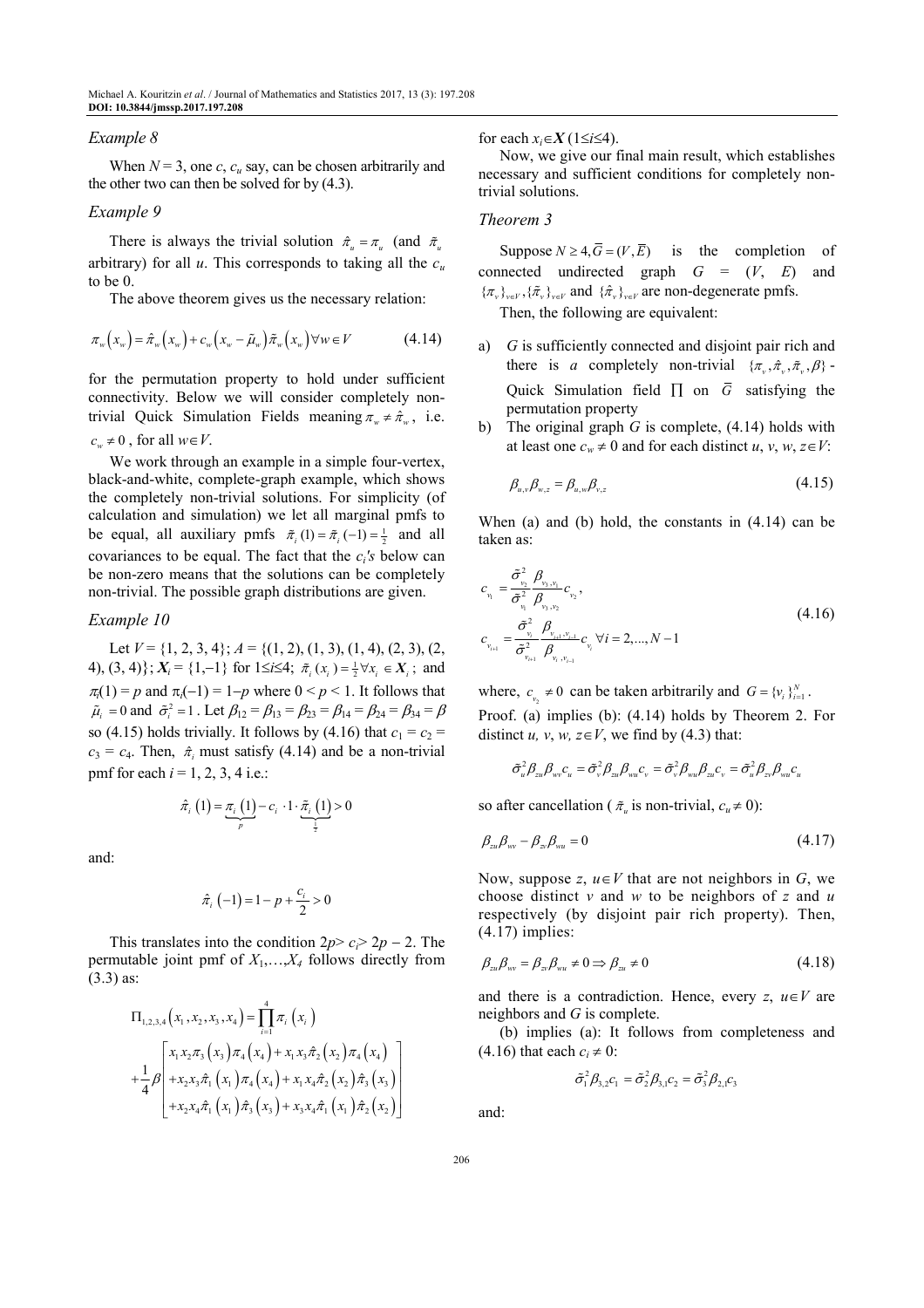$$
\tilde{\sigma}_{i+1}^2 c_{i+1} \beta_{i,i-1} = \tilde{\sigma}_i^2 c_i \beta_{i+1,i-1} = \tilde{\sigma}_{i-1}^2 c_{i-1} \frac{\beta_{i,i-2} \beta_{i+1,i-1}}{\beta_{i-1,i-2}}
$$

for all  $i = 3, \ldots, N-1$ . However, it follows by (4.15) that:

$$
\beta_{i,i-2}\beta_{i+1,i-1} - \beta_{i-1,i-2}\beta_{i+1,i} = 0 \tag{4.19}
$$

so by the previous two equations:

$$
\tilde{\sigma}_{i+1}^2 c_{i+1} \beta_{i,i-1} = \tilde{\sigma}_i^2 c_i \beta_{i+1,i-1} = \tilde{\sigma}_{i-1}^2 c_{i-1} \beta_{i+1,i}
$$
\n(4.20)

∀*i*∈{2,...,*N*−1}.

We have shown (4.3) in the case  $u = v_{i-1}$ ,  $v = v_i$  and w  $= v_{i+1}$ . Now, let *u*, *v*, *w*∈*V* be arbitrary. Then, they correspond to  $v_{i_3}, v_{i_2}, v_{i_1}$  respectively and, without loss of generality, we can assume that  $1 \le i_1 \le i_2 \le i_3 \le N$ . Using the left hand equality in (4.20) repeatedly, we find:

$$
\tilde{\sigma}_{i_{3}}^{2} c_{i_{3}} \beta_{i_{2}, i_{2}-1} = \tilde{\sigma}_{i_{3}}^{2} c_{i_{3}} \prod_{j=i_{2}}^{i_{3}-1} \beta_{j, j-1} \frac{1}{\prod_{j=i_{2}+1}^{i_{3}-1} \beta_{j, j-1}}
$$
\n
$$
= \tilde{\sigma}_{i_{2}}^{2} c_{i_{2}} \prod_{j=i_{2}}^{i_{3}-1} \beta_{j+1, j-1} \frac{1}{\prod_{j=i_{2}+1}^{i_{3}-1} \beta_{j, j-1}}
$$
\n(4.21)

However, it follows by repeated use of (4.15) that:

$$
\prod_{j=i_2}^{i_3-1} \beta_{j+1,j-1} = \beta_{i_3,i_2-1} \prod_{j=i_2+1}^{i_3-1} \beta_{j,j-1}
$$
 (4.22)

Combining (4.21) and (4.22), one finds:

$$
\tilde{\sigma}_{i_3}^2 c_{i_3} \beta_{i_2, i_2 - 1} = \tilde{\sigma}_{i_2}^2 c_{i_2} \beta_{i_3, i_2 - 1}
$$
\n(4.23)

Moreover, using (4.15) again (when  $i_2-1 \neq i_1$ ), one has that:

$$
\frac{\beta_{i_{2},i_{2}-1}}{\beta_{i_{2},i_{2}-1}} = \frac{\beta_{i_{2},i_{1}}}{\beta_{i_{3},i_{1}}} \tag{4.24}
$$

so, substituting (4.24) into (4.23) and relabelling, we have that:

$$
\tilde{\sigma}_u^2 c_u \beta_{v,w} = \tilde{\sigma}_v^2 c_v \beta_{u,w} \tag{4.25}
$$

Hence, the first equality in (4.3) holds. The second equality follows in exactly the same manner using the second equality in (4.20) in lieu of the first.

# **Finding and Conclusion**

We introduced the quick simulation fields, which are correlated Markov fields that can be almost as fast and easy to simulate as independent fields. The given algorithm works on graphs so one can simulate in any dimension and it is an improvement of the prior algorithms of the authors because it facilitates closed form description of the possible field distributions with no added computational costs. The purpose of this work is: (1) To introduce this algorithmic improvement and (2) To discuss important simulation properties that one may wish to hold or wish to avoid. We introduced the following concepts:

- (1) Marginality is the property that the induced distribution of a simulated random field on any subfield is the same as the distribution produced by the simulation algorithm directly on the subfield when the simulation order is maintained.
- (2) The Permutation Property states that the distribution of a simulated field is the same regardless of the order that the graph vertices are simulated in
- (3) A quick simulation field is said to be completely non-trivial if  $\pi_w \neq \hat{\pi}_w$  for every vertex *w*
- (4) A sufficiently connected graph is one where every vertex has a neighbor with two neighbors
- (5) A disjoint pair rich graph is one where every pair of non-neighbor vertices have distinct neighbors

Some of our main findings about our quick simulation field are:

- (1) There is a closed form for the possible quick simulation field that is given by (3.3).
- (2) Marginality always holds by Lemma 1
- (3) There are uncorrelated quick simulation fields that are still not independent by Example 5
- (4) In the general case, the Permutation Property holds if and only if (4.1) holds
- (5) In the sufficiently connected case, the Permutation Property holds if and only if (4.2) and (4.3) both hold
- (6) If there are at least four vertices, then the following are equivalent:
	- (a) The graph is sufficiently connected, disjoint pair rich and there is a completely non-trivial Quick Simulation Field on its completion for any collections  $\pi, \hat{\pi}, \tilde{\pi}, \beta$  (with  $\pi_w \neq \hat{\pi}_w$  for all *w*) satisfying the permutation property.
	- (b) The original graph is already complete, the commutate or type condition (4.15) holds and  $(4.14)$  holds with at least one  $c_w \neq 0$ .

# **Acknowledgement**

This research was sponsored in part by an NSERC Discovery Grant.

# **Author's Contributions**

All authors equally contributed in this work.